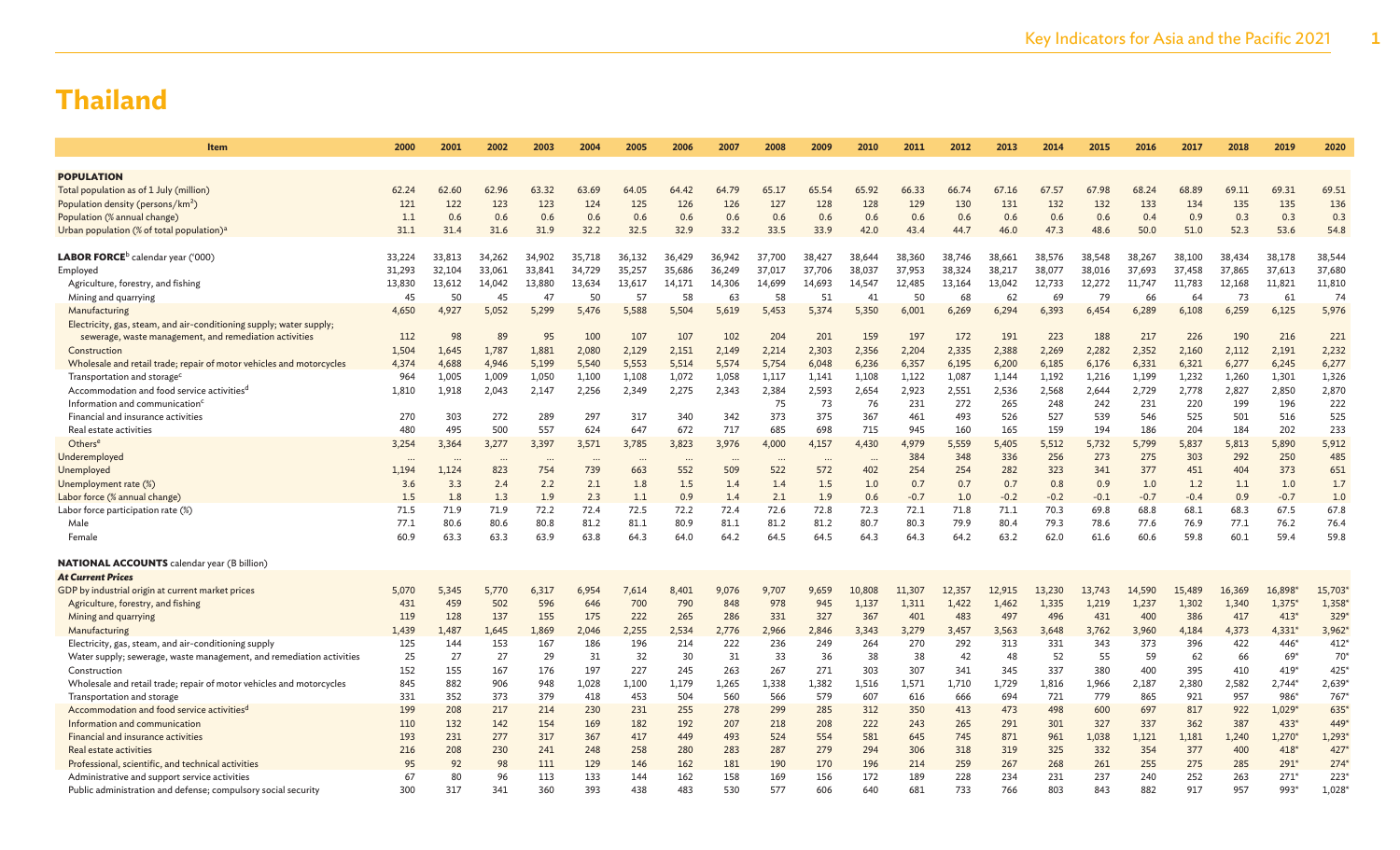| <b>Item</b>                                                        | 2000   | 2001     | 2002   | 2003      | 2004     | 2005     | 2006      | 2007           | 2008     | 2009     | 2010     | 2011   | 2012   | 2013          | 2014   | 2015     | 2016   | 2017      | 2018     | 2019                 | 2020     |
|--------------------------------------------------------------------|--------|----------|--------|-----------|----------|----------|-----------|----------------|----------|----------|----------|--------|--------|---------------|--------|----------|--------|-----------|----------|----------------------|----------|
|                                                                    |        |          |        |           |          |          |           |                |          |          |          |        |        |               |        |          |        |           |          |                      |          |
| Education                                                          | 203    | 210      | 215    | 228       | 262      | 289      | 319       | 350            | 372      | 394      | 418      | 454    | 503    | 528           | 565    | 594      | 612    | 630       | 651      | $672*$               | 694      |
| Human health and social work activities                            | 101    | 110      | 119    | 121       | 136      | 145      | 155       | 163            | 172      | 193      | 206      | 219    | 236    | 251           | 271    | 288      | 307    | 328       | 351      | 370*                 | 376'     |
| Arts, entertainment, and recreation                                | 25     | 24       | 24     | 29        | 37       | 44       | 44        | 37             | 38       | 37       | 45       | 51     | 60     | 65            | 66     | 70       | 81     | 91        | 102      | $117*$               | 103      |
| Other service activities                                           | 77     | 82       | 85     | 91        | 105      | 115      | 123       | 125            | 132      | 124      | 130      | 142    | 163    | 175           | 182    | 186      | 194    | 204       | 216      | 224*                 | 209      |
| Activities of households as employers; undifferentiated goods- and |        |          |        |           |          |          |           |                |          |          |          |        |        |               |        |          |        |           |          |                      |          |
| services-producing activities of households for own use            | 17     | 18       | 18     | 20        | 19       | 18       | 17        | 18             | 17       | 17       | 18       | 21     | 23     | 23            | 25     | 28       | 28     | 27        | 27       | 28*                  | $29*$    |
| Activities of extraterritorial organizations and bodies            |        | $\cdots$ |        | $\ddotsc$ | $\cdots$ | $\cdots$ | $\ddotsc$ | $\cdots$       | $\cdots$ | $\cdots$ | $\cdots$ |        |        | $\cdot \cdot$ |        | $\cdots$ |        | $\ddotsc$ | $\cdots$ |                      | $\cdots$ |
| Net factor income from abroad                                      | $-100$ | $-149$   | $-203$ | $-258$    | $-302$   | $-341$   | $-312$    | $-309$         | $-354$   | $-338$   | $-453$   | $-273$ | -566   | $-825$        | $-681$ | $-709$   | $-685$ | $-694$    | $-793$   | $-623*$              | $-439'$  |
| <b>GNI</b>                                                         | 4,970  | 5,196    | 5,567  | 6,059     | 6,652    | 7,273    | 8,088     | 8,767          | 9,353    | 9,320    | 10,355   | 11,034 | 11,791 | 12,090        | 12,550 | 13,035   | 13,905 | 14,795    | 15,576   | 16,276*              | 15,264   |
| <b>Structure of Output</b> (% of GDP at current market prices)     |        |          |        |           |          |          |           |                |          |          |          |        |        |               |        |          |        |           |          |                      |          |
| Agriculture                                                        | 8.5    | 8.6      | 8.7    | 9.4       | 9.3      | 9.2      | 9.4       | 9.3            | 10.1     | 9.8      | 10.5     | 11.6   | 11.5   | 11.3          | 10.1   | 8.9      | 8.5    | 8.4       | 8.2      | $8.1*$               | 8.6      |
| Industryf                                                          | 33.7   | 33.4     | 34.0   | 35.1      | 35.1     | 35.5     | 36.2      | 36.5           | 36.7     | 35.8     | 37.1     | 35.3   | 34.6   | 34.2          | 34.2   | 33.4     | 32.8   | 32.5      | 32.2     | $31.1*$              | 30.4     |
| Services <sup>g</sup>                                              | 57.8   | 58.0     | 57.3   | 55.4      | 55.6     | 55.3     | 54.4      | 54.1           | 53.2     | 54.4     | 52.4     | 53.1   | 53.9   | 54.4          | 55.7   | 57.7     | 58.7   | 59.1      | 59.6     | $60.7*$              | 61.0     |
|                                                                    |        |          |        |           |          |          |           |                |          |          |          |        |        |               |        |          |        |           |          |                      |          |
| Expenditure on GDP at current market prices                        | 5,070  | 5,345    | 5,770  | 6,317     | 6,954    | 7,614    | 8,401     | 9,076          | 9,707    | 9,659    | 10,808   | 11,307 | 12,357 | 12,915        | 13,230 | 13,743   | 14,590 | 15,489    | 16,369   | 16,898               | 15,703   |
| Final consumption expenditure                                      | 3,433  | 3,714    | 3,971  | 4,331     | 4,798    | 5,292    | 5,709     | 6,033          | 6,599    | 6,669    | 7,347    | 7,813  | 8,603  | 8,901         | 9,197  | 9,410    | 9,757  | 10,103    | 10,652   | 11,140*              | 11,082   |
| Household final consumption                                        | 2,692  | 2,936    | 3,154  | 3,455     | 3,823    | 4,184    | 4,498     | 4,691          | 5,117    | 5,028    | 5,538    | 5,876  | 6,460  | 6,655         | 6,814  | 6,912    | 7,151  | 7,429     | 7,852    | 8,248*               | 8,170    |
| NPISHs final consumption                                           | 53     | 57       | 57     | 59        | 62       | 68       | 76        | 79             | 90       | 97       | 102      | 112    | 122    | 132           | 144    | 145      | 146    | 150       | 153      | 158*                 | 133      |
| Government final consumption                                       | 688    | 720      | 760    | 817       | 912      | 1,040    | 1,134     | 1,264          | 1,392    | 1,543    | 1,708    | 1,825  | 2,021  | 2,113         | 2,238  | 2,353    | 2,461  | 2,524     | 2,647    | 2,734*               | 2,779    |
| Gross capital formation                                            | 1,130  | 1,235    | 1,312  | 1,505     | 1,786    | 2,316    | 2,269     | 2,314          | 2,740    | 1,993    | 2,741    | 3,029  | 3,463  | 3,546         | 3,165  | 3,072    | 3,079  | 3,552     | 4,120    | 4,010*               | 3,746    |
| Gross fixed capital formation                                      | 1,094  | 1,202    | 1,264  | 1,455     | 1,729    | 2,110    | 2,255     | 2,310          | 2,567    | 2,232    | 2,593    | 2,921  | 3,336  | 3,278         | 3,263  | 3,371    | 3,460  | 3,579     | 3,725    | 3,805*               | 3,621    |
| Public                                                             | 410    | 402      | 390    | 392       | 433      | 535      | 576       | 626            | 639      | 650      | 661      | 644    | 728    | 737           | 691    | 865      | 931    | 926       | 958      | $963*$               | 1,011    |
| Private                                                            | 684    | 800      | 874    | 1,063     | 1,296    | 1,575    | 1,680     | 1,684          | 1,928    | 1,582    | 1,932    | 2,277  | 2,608  | 2,541         | 2,572  | 2,506    | 2,529  | 2,654     | 2,767    | 2,843*               | 2,610    |
| Changes in inventories                                             | 36     | 34       | 48     | 50        | 57       | 206      | 14        | $\overline{4}$ | 173      | $-239$   | 147      | 108    | 127    | 268           | $-98$  | $-299$   | $-381$ | $-27$     | 395      | 205*                 | 125      |
| Acquisitions less disposals of valuables                           |        |          |        |           |          |          |           |                |          |          |          |        |        |               |        |          |        |           |          |                      |          |
| Exports of goods and services                                      | 3,287  | 3,381    | 3,499  | 3,887     | 4,588    | 5,208    | 5,769     | 6,251          | 6,932    | 6,224    | 7,186    | 8,011  | 8,521  | 8,675         | 9,049  | 9,296    | 9,786  | 10,327    | 10,616   | 10,052*              | 8,076    |
| Exports of goods                                                   | 2,731  | 2,803    | 2,838  | 3,233     | 3,823    | 4,407    | 4,838     | 5,212          | 5,831    | 5,190    | 6,100    | 6,745  | 7,076  | 6,991         | 7,360  | 7,308    | 7,533  | 7,921     | 8,115    | 7,535*               | 7,091    |
| <b>Exports of services</b>                                         | 556    | 578      | 661    | 653       | 765      | 802      | 931       | 1,039          | 1,101    | 1,034    | 1,086    | 1,267  | 1,445  | 1,685         | 1,688  | 1,987    | 2,253  | 2,406     | 2,501    | 2,517*               | 985      |
| Less: Imports of goods and services                                | 2,862  | 3,048    | 3,134  | 3,485     | 4,273    | 5,288    | 5,495     | 5,537          | 6,700    | 5,296    | 6,567    | 7,781  | 8,492  | 8,432         | 8,270  | 7,862    | 7,806  | 8,398     | 9,170    | 8,473*               | 7,302    |
| Imports of goods                                                   | 2,266  | 2,430    | 2,445  | 2,770     | 3,390    | 4,264    | 4,324     | 4,295          | 5,256    | 4,117    | 5,259    | 6,376  | 7,073  | 6,977         | 6,801  | 6,407    | 6,271  | 6,816     | 7,394    | $6,708$ <sup>*</sup> | 5,842    |
| Imports of services                                                | 597    | 618      | 690    | 716       | 883      | 1,024    | 1,171     | 1,241          | 1,444    | 1,179    | 1,308    | 1,405  | 1,419  | 1,455         | 1,469  | 1,455    | 1,536  | 1,582     | 1,775    | 1,766*               | 1,460'   |
| Statistical discrepancy                                            | 82     | 63       | 121    | 80        | 56       | 86       | 149       | 14             | 136      | 69       | 102      | 234    | 263    | 226           | 91     | $-173$   | $-226$ | $-96$     | 150      | 169                  | 101      |
| <b>Structure of Demand</b> (% of GDP at current market prices)     |        |          |        |           |          |          |           |                |          |          |          |        |        |               |        |          |        |           |          |                      |          |
| Household final consumption                                        | 53.1   | 54.9     | 54.7   | 54.7      | 55.0     | 54.9     | 53.5      | 51.7           | 52.7     | 52.1     | 51.2     | 52.0   | 52.3   | 51.5          | 51.5   | 50.3     | 49.0   | 48.0      | 48.0     | $48.8*$              | 52.0     |
| Government final consumption                                       | 13.6   | 13.5     | 13.2   | 12.9      | 13.1     | 13.7     | 13.5      | 13.9           | 14.3     | 16.0     | 15.8     | 16.1   | 16.4   | 16.4          | 16.9   | 17.1     | 16.9   | 16.3      | 16.2     | $16.2*$              | 17.7'    |
| Gross capital formation                                            | 22.3   | 23.1     | 22.7   | 23.8      | 25.7     | 30.4     | 27.0      | 25.5           | 28.2     | 20.6     | 25.4     | 26.8   | 28.0   | 27.5          | 23.9   | 22.4     | 21.1   | 22.9      | 25.2     | $23.7*$              | $23.9*$  |
| Changes in inventories                                             | 0.7    | 0.6      | 0.8    | 0.8       | 0.8      | 2.7      | 0.2       | 0.0            | 1.8      | $-2.5$   | 1.4      | 1.0    | 1.0    | 2.1           | $-0.7$ | $-2.2$   | $-2.6$ | $-0.2$    | 2.4      | $1.2^*$              | 0.8      |
| Exports of goods and services                                      | 64.8   | 63.3     | 60.6   | 61.5      | 66.0     | 68.4     | 68.7      | 68.9           | 71.4     | 64.4     | 66.5     | 70.9   | 69.0   | 67.2          | 68.4   | 67.6     | 67.1   | 66.7      | 64.9     | 59.5*                | 51.4     |
| Imports of goods and services                                      | 56.5   | 57.0     | 54.3   | 55.2      | 61.4     | 69.5     | 65.4      | 61.0           | 69.0     | 54.8     | 60.8     | 68.8   | 68.7   | 65.3          | 62.5   | 57.2     | 53.5   | 54.2      | 56.0     | $50.1*$              | 46.5     |
| Statistical discrepancy                                            | 1.6    | 1.2      | 2.1    | 1.3       | 0.8      | 1.1      | 1.8       | 0.2            | 1.4      | 0.7      | 0.9      | 2.1    | 2.1    | 1.7           | 0.7    | $-1.3$   | $-1.5$ | $-0.6$    | 0.9      | $1.0*$               | 0.6      |
|                                                                    |        |          |        |           |          |          |           |                |          |          |          |        |        |               |        |          |        |           |          |                      |          |
| <b>At Chained Prices</b>                                           |        |          |        |           |          |          |           |                |          |          |          |        |        |               |        |          |        |           |          |                      |          |
| GDP by industrial origin at 2002 market pricesh                    | 5,254  | 5,435    | 5,770  | 6,184     | 6,573    | 6,849    | 7,189     | 7,580          | 7,710    | 7,657    | 8,232    | 8,302  | 8,903  | 9,142         | 9,232  | 9,521    | 9,849  | 10,260    | 10,690   | 10,932*              | 10,267   |
| Agriculture, forestry, and fishing                                 | 486    | 501      | 502    | 561       | 555      | 555      | 577       | 588            | 605      | 603      | 601      | 638    | 656    | 660           | 658    | 616      | 609    | 638       | 675      | 671*                 | 648      |
| Mining and quarrying                                               | 126    | 127      | 137    | 150       | 153      | 172      | 187       | 194            | 207      | 209      | 224      | 221    | 238    | 243           | 239    | 245      | 247    | 232       | 225      | 229*                 | 213      |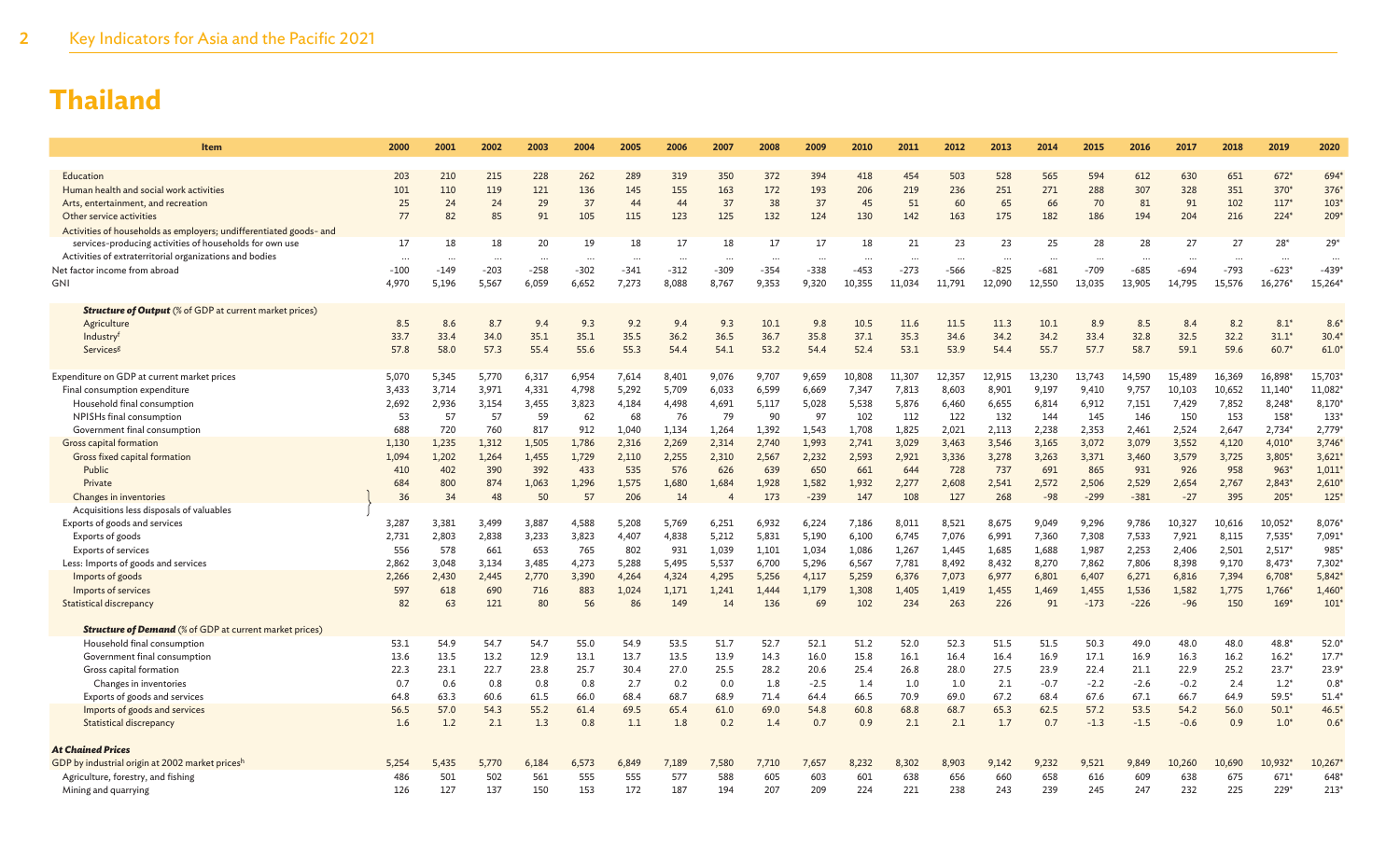| Item                                                                 | 2000  | 2001     | 2002  | 2003     | 2004     | 2005   | 2006     | 2007           | 2008  | 2009   | 2010   | 2011   | 2012     | 2013  | 2014   | 2015   | 2016   | 2017                 | 2018   | 2019     | 2020             |
|----------------------------------------------------------------------|-------|----------|-------|----------|----------|--------|----------|----------------|-------|--------|--------|--------|----------|-------|--------|--------|--------|----------------------|--------|----------|------------------|
|                                                                      |       |          |       |          |          |        |          |                |       |        |        |        |          |       |        |        |        |                      |        |          |                  |
| Manufacturing                                                        | 1.482 | 1.511    | 1.645 | 1,813    | 1.949    | 2,030  | 2.145    | 2.301          | 2,356 | 2,278  | 2,537  | 2.414  | 2,581    | 2,630 | 2,631  | 2,670  | 2,731  | 2,810                | 2,907  | 2.887*   | 2,723'           |
| Electricity, gas, steam, and air-conditioning supply                 | 129   | 142      | 153   | 159      | 172      | 181    | 187      | 200            | 210   | 220    | 235    | 238    | 262      | 257   | 265    | 278    | 286    | 291                  | 298    | $311*$   | 285              |
| Water supply; sewerage, waste management, and remediation activities | 25    | 27       | 27    | 28       | 31       | 32     | 30       | 30             | 31    | 32     | 34     | 33     | 36       | 39    | 40     | 43     | 47     | 50                   | 53     | $56*$    | 56'              |
| Construction                                                         | 157   | 158      | 167   | 172      | 186      | 204    | 207      | 215            | 203   | 210    | 228    | 218    | 236      | 235   | 229    | 269    | 290    | 281                  | 288    | $292*$   | 299 <sup>°</sup> |
| Wholesale and retail trade; repair of motor vehicles and motorcycles | 864   | 889      | 906   | 950      | 995      | 1,012  | 1,063    | 1,136          | 1,135 | 1,107  | 1,207  | 1,208  | 1,271    | 1,280 | 1,270  | 1,341  | 1,423  | 1,515                | 1,611  | 1,684*   | $1,622*$         |
| Transportation and storage                                           | 334   | 345      | 373   | 373      | 403      | 416    | 434      | 465            | 460   | 454    | 489    | 497    | 539      | 567   | 584    | 608    | 640    | 691                  | 719    | $741*$   | 586*             |
| Accommodation and food service activities <sup>d</sup>               | 204   | 214      | 217   | 215      | 233      | 235    | 258      | 267            | 279   | 274    | 299    | 336    | 384      | 421   | 431    | 496    | 542    | 601                  | 648    | 699*     | 443*             |
| Information and communication                                        | 104   | 130      | 142   | 156      | 187      | 213    | 250      | 271            | 296   | 294    | 312    | 339    | 369      | 404   | 425    | 468    | 479    | 498                  | 540    | 606*     | 635*             |
| Financial and insurance activities                                   | 227   | 245      | 277   | 309      | 328      | 346    | 344      | 355            | 353   | 392    | 407    | 432    | 499      | 560   | 602    | 653    | 698    | 745                  | 772    | 789*     | 810*             |
| Real estate, renting, and business activities                        | 207   | 204      | 230   | 248      | 263      | 274    | 298      | 303            | 308   | 295    | 308    | 319    | 328      | 332   | 339    | 344    | 368    | 393                  | 414    | 430*     | 436*             |
| Professional, scientific, and technical activities                   | 94    | 91       | 98    | 110      | 125      | 138    | 147      | 164            | 163   | 145    | 161    | 172    | 201      | 205   | 202    | 199    | 195    | 207                  | 213    | $217*$   | 206*             |
| Administrative and support service activities                        | 67    | 80       | 96    | 111      | 128      | 134    | 143      | 138            | 139   | 127    | 135    | 143    | 167      | 168   | 164    | 170    | 172    | 177                  | 183    | 188*     | 156*             |
| Public administration and defense; compulsory social security        | 314   | 324      | 341   | 350      | 351      | 369    | 379      | 408            | 422   | 438    | 456    | 473    | 493      | 495   | 502    | 507    | 510    | 514                  | 521    | 529*     | 537*             |
| Education                                                            | 211   | 214      | 215   | 223      | 234      | 245    | 253      | 264            | 266   | 274    | 289    | 296    | 311      | 317   | 324    | 324    | 324    | 325                  | 328    | $332*$   | 339*             |
| Human health and social work activities                              | 105   | 112      | 119   | 119      | 126      | 130    | 133      | 138            | 142   | 158    | 167    | 175    | 185      | 192   | 202    | 209    | 215    | 224                  | 234    | $243*$   | $244*$           |
| Arts, entertainment, and recreation                                  | 25    | 24       | 24    | 29       | 36       | 42     | 42       | 36             | 35    | 34     | 42     | 48     | 56       | 61    | 61     | 67     | 81     | 91                   | 102    | $116*$   | $103*$           |
| Other service activities                                             | 78    | 82       | 85    | 89       | 101      | 106    | 110      | 109            | 109   | 102    | 104    | 112    | 125      | 132   | 135    | 140    | 145    | 152                  | 158    | $163*$   | $154*$           |
| Activities of households as employers; undifferentiated goods- and   |       |          |       |          |          |        |          |                |       |        |        |        |          |       |        |        |        |                      |        |          |                  |
| services-producing activities of households for own use              | 19    | 19       | 18    | 19       | 18       | 18     | 17       | 18             | 16    | 18     | 18     | 19     | 19       | 18    | 17     | 18     | 18     | 17                   | 17     | $17*$    | $17*$            |
| Activities of extraterritorial organizations and bodies              |       | $\cdots$ |       | $\cdots$ | $\cdots$ |        | $\cdots$ |                |       |        |        |        | $\cdots$ |       |        |        |        | $\ddot{\phantom{a}}$ |        |          | $\cdots$         |
| Net factor income from abroad                                        |       |          |       |          |          |        |          |                |       |        |        |        |          |       |        |        |        |                      |        |          | $\cdots$         |
| GNI                                                                  | 5,155 | 5,286    | 5,567 | 5,931    | 6,285    | 6,540  | 6,921    | 7,321          | 7,435 | 7,394  | 7,891  | 8,107  | 8,507    | 8,574 | 8,776  | 9,041  | 9,385  | 9,792                | 10,159 | 10,512   |                  |
|                                                                      |       |          |       |          |          |        |          |                |       |        |        |        |          |       |        |        |        |                      |        |          |                  |
| <b>Growth of Output</b> (% annual change)                            |       |          |       |          |          |        |          |                |       |        |        |        |          |       |        |        |        |                      |        |          |                  |
| GDP                                                                  | 4.5   | 3.4      | 6.1   | 7.2      | 6.3      | 4.2    | 5.0      | 5.4            | 1.7   | $-0.7$ | 7.5    | 0.8    | 7.2      | 2.7   | 1.0    | 3.1    | 3.4    | 4.2                  | 4.2    | $2.3*$   | $-6.1*$          |
| Agriculture                                                          | 6.8   | 3.1      | 0.1   | 12.0     | $-1.1$   | $-0.1$ | 3.9      | 1.9            | 2.9   | $-0.2$ | $-0.5$ | 6.3    | 2.7      | 0.7   | $-0.3$ | $-6.5$ | $-1.2$ | 4.8                  | 5.8    | $-0.6*$  | $-3.4*$          |
| Industry <sup>f</sup>                                                | 4.0   | 2.5      | 8.6   | 9.6      | 7.2      | 4.9    | 5.6      | 6.8            | 2.9   | -2.3   | 10.6   | $-4.1$ | 7.2      | 1.7   | 0.1    | 1.9    | 2.2    | 2.1                  | 2.9    | $0.0*$   | $-5.9*$          |
| Servicesg                                                            | 4.4   | 4.0      | 5.6   | 5.0      | 7.0      | 4.5    | 4.7      | 5.1            | 0.7   | 0.4    | 6.9    | 3.3    | 8.2      | 3.7   | 1.8    | 5.6    | 4.8    | 5.2                  | 4.7    | $3.9*$   | $-6.5$           |
|                                                                      |       |          |       |          |          |        |          |                |       |        |        |        |          |       |        |        |        |                      |        |          |                  |
| Expenditure on GDP at 2002 market prices <sup>h</sup>                | 5,254 | 5,435    | 5,770 | 6,184    | 6,573    | 6,849  | 7,189    | 7,580          | 7,710 | 7,657  | 8,232  | 8,302  | 8,903    | 9,142 | 9,232  | 9,521  | 9,849  | 10,260               | 10,690 | 10,932*  | 10,267           |
| Household final consumption                                          | 2,855 | 3,023    | 3,211 | 3,447    | 3,703    | 3,859  | 3,967    | 4,014          | 4,128 | 4,091  | 4,314  | 4,393  | 4,715    | 4,760 | 4,785  | 4,910  | 5,051  | 5,207                | 5,446  | $5,661*$ | 5,606            |
| NPISHs final consumption                                             |       |          |       |          |          |        |          |                |       |        |        |        |          |       |        |        |        |                      |        |          |                  |
| Government final consumption                                         | 716   | 735      | 760   | 799      | 830      | 896    | 917      | 995            | 1,044 | 1,153  | 1,256  | 1,302  | 1,396    | 1,417 | 1,457  | 1,494  | 1,526  | 1,530                | 1,571  | $1,597*$ | $1,610*$         |
| Gross capital formation                                              | 1,206 | 1,225    | 1,312 | 1,474    | 1,704    | 2,074  | 1,949    | 1,975          | 2,157 | 1,622  | 2,140  | 2,197  | 2,452    | 2,540 | 2,226  | 2,274  | 2,188  | 2,428                | 2,820  | $2,721*$ |                  |
| Gross fixed capital formation                                        | 1,169 | 1,190    | 1,264 | 1,424    | 1,650    | 1,885  | 1,935    | 1,969          | 2,015 | 1,796  | 2,004  | 2,102  | 2,327    | 2,303 | 2,253  | 2,351  | 2,419  | 2,463                | 2,556  | $2,607*$ | $2,481*$         |
| Public                                                               | 430   | 403      | 390   | 379      | 401      | 466    | 476      | 500            | 458   | 499    | 495    | 452    | 484      | 488   | 456    | 585    | 641    | 633                  | 651    | 651*     | 688*             |
| Private                                                              | 739   | 788      | 874   | 1,045    | 1,250    | 1,420  | 1,459    | 1,469          | 1,561 | 1,289  | 1,504  | 1,647  | 1,841    | 1,813 | 1,796  | 1,758  | 1,768  | 1,821                | 1,896  | 1,946*   | 1,783*           |
| Changes in inventories                                               | 37    | 34       | 48    | 50       | 54       | 188    | 11       | $\overline{z}$ | 139   | $-183$ | 107    | 68     | 93       | 183   | $-64$  | $-112$ | $-341$ | $-69$                | 259    | $111*$   | $155*$           |
| Acquisitions less disposals of valuables                             |       |          |       |          |          |        |          |                |       |        |        |        |          |       |        |        |        |                      |        |          |                  |
| Exports of goods and services                                        | 3,305 | 3,304    | 3,499 | 3,819    | 4,377    | 4,717  | 5,226    | 5,691          | 6,047 | 5,313  | 6,068  | 6,645  | 6,889    | 7,062 | 7,086  | 7,175  | 7,368  | 7,750                | 8,010  | $7,773*$ | 6,265            |
| Exports of goods                                                     | 2,749 | 2,721    | 2,838 | 3,173    | 3,657    | 3,960  | 4,379    | 4,764          | 5,088 | 4,404  | 5,129  | 5,579  | 5,700    | 5,706 | 5,750  | 5,615  | 5,628  | 5,931                | 6,154  | $5,926*$ | 5,580*           |
| <b>Exports of services</b>                                           | 555   | 582      | 661   | 646      | 720      | 757    | 847      | 927            | 960   | 910    | 937    | 1,065  | 1,189    | 1,358 | 1,339  | 1,566  | 1,750  | 1,828                | 1,865  | 1,856*   | 742              |
| Less: Imports of goods and services                                  | 2,908 | 2,951    | 3,134 | 3,482    | 4,189    | 4,867  | 5,011    | 5,221          | 5,816 | 4,608  | 5,666  | 6,368  | 6,727    | 6,840 | 6,478  | 6,478  | 6,414  | 6,813                | 7,377  | $6,995*$ | 6,066            |
| Imports of goods                                                     | 2,282 | 2,325    | 2,445 | 2,773    | 3,345    | 3,906  | 3,943    | 4,112          | 4,563 | 3,588  | 4,555  | 5,209  | 5,580    | 5,681 | 5,323  | 5,335  | 5,213  | 5,600                | 6,043  | $5,695*$ | 5,018            |
| Imports of services                                                  | 625   | 624      | 690   | 709      | 844      | 962    | 1.071    | 1,112          | 1,255 | 1.022  | 1.114  | 1,164  | 1.151    | 1,163 | 1,157  | 1.145  | 1,199  | 1,215                | 1,335  | $1,299*$ | 1,057            |
|                                                                      |       |          |       |          |          |        |          |                |       |        |        |        |          |       |        |        |        |                      |        |          |                  |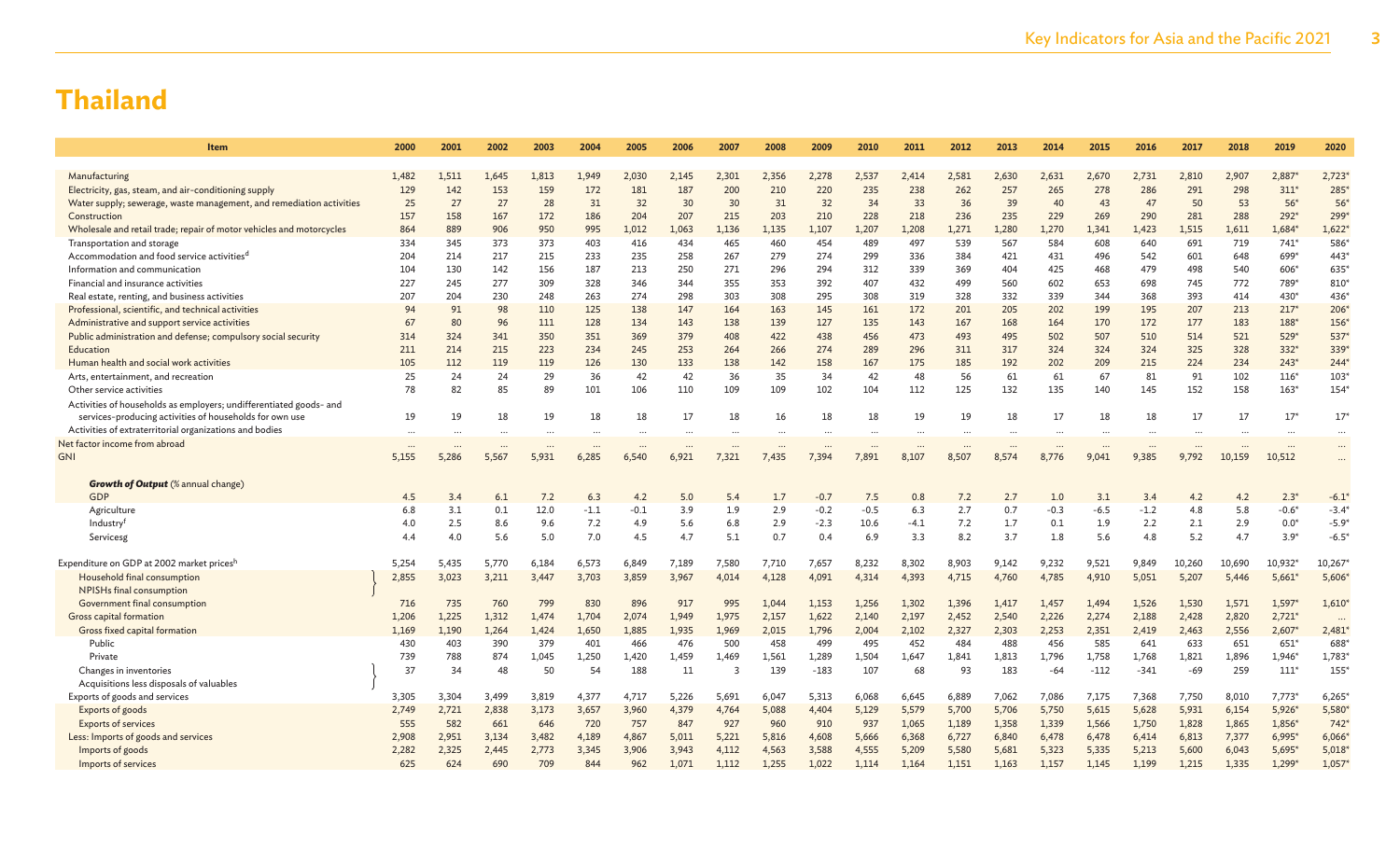| <b>Item</b>                                                                                | 2000       | 2001       | 2002       | 2003        | 2004        | 2005        | 2006          | 2007       | 2008       | 2009            | 2010        | 2011       | 2012        | 2013       | 2014           | 2015       | 2016          | 2017        | 2018        | 2019              | 2020                 |
|--------------------------------------------------------------------------------------------|------------|------------|------------|-------------|-------------|-------------|---------------|------------|------------|-----------------|-------------|------------|-------------|------------|----------------|------------|---------------|-------------|-------------|-------------------|----------------------|
|                                                                                            |            |            |            |             |             |             |               |            |            |                 |             |            |             |            |                |            |               |             |             |                   |                      |
| <b>Growth of Demand</b> (% annual change)                                                  |            |            |            |             |             |             |               |            |            |                 |             |            |             |            |                |            |               |             |             |                   |                      |
| Household final consumption <sup>i</sup>                                                   | 7.0        | 5.9        | 6.2        | 7.3         | 7.4         | 4.2         | 2.8           | 1.2        | 2.8        | $-0.9$          | 5.5         | 1.8        | 7.3         | 1.0        | 0.5            | 2.6        | 2.9           | 3.1         | 4.6         | $4.0*$            | $-1.0*$              |
| Government final consumption<br>Gross capital formation                                    | 2.8<br>8.0 | 2.6<br>1.5 | 3.4<br>7.1 | 5.1<br>12.3 | 3.9<br>15.6 | 8.0<br>21.7 | 2.3<br>$-6.0$ | 8.6<br>1.3 | 4.9<br>9.2 | 10.4<br>$-24.8$ | 8.9<br>32.0 | 3.7<br>2.6 | 7.2<br>11.6 | 1.5<br>3.6 | 2.8<br>$-12.3$ | 2.5<br>2.1 | 2.2<br>$-3.8$ | 0.3<br>11.0 | 2.6<br>16.1 | $1.7*$<br>$-3.5*$ | 0.8                  |
| Exports of goods and services                                                              | 15.8       | $-0.0$     | 5.9        | 9.1         | 14.6        | 7.8         | 10.8          | 8.9        | 6.3        | $-12.1$         | 14.2        | 9.5        | 3.7         | 2.5        | 0.3            | 1.3        | 2.7           | 5.2         | 3.4         | $-3.0*$           | $\ddots$<br>$-19.4*$ |
| Imports of goods and services                                                              | 26.0       | 1.5        | 6.2        | 11.1        | 20.3        | 16.2        | 2.9           | 4.2        | 11.4       | $-20.8$         | 23.0        | 12.4       | 5.6         | 1.7        | -5.3           | $-1.0$     | $-1.0$        | 6.2         | 8.3         | $-5.2*$           | $-13.3*$             |
|                                                                                            |            |            |            |             |             |             |               |            |            |                 |             |            |             |            |                |            |               |             |             |                   |                      |
| <b>Investment Financing at Current Prices</b>                                              |            |            |            |             |             |             |               |            |            |                 |             |            |             |            |                |            |               |             |             |                   |                      |
| Gross capital formation                                                                    | 1,130      | 1.235      | 1,312      | 1,505       | 1.786       | 2,316       | 2,269         | 2,314      | 2,740      | 1,993           | 2.741       | 3,029      | 3,463       | 3.546      | 3,165          | 3,072      | 3.079         | 3,552       | 4,120       | 4.010             | 3,746                |
| Gross national saving                                                                      | 1,531      | 1,503      | 1,557      | 1,747       | 1,947       | 2,132       | 2,485         | 2,991      | 2,931      | 2,863           | 3,201       | 3,434      | 3,534       | 3,544      | 3,546          | 4,027      | 4,614         | 5,043       | 5,032       | 5,190             | 4,265                |
| Gross domestic saving                                                                      | 1,607      | 1,626      | 1,734      | 1,966       | 2,163       | 2,305       | 2,619         | 3,107      | 3,062      | 3,019           | 3,461       | 3,372      | 3,713       | 4,043      | 3,943          | 4,506      | 5,059         | 5,481       | 5,567       | 5,589*            | 4,520                |
| Net factor income from abroad                                                              | $-100$     | $-149$     | $-203$     | $-258$      | $-302$      | $-341$      | $-312$        | $-309$     | $-354$     | $-338$          | $-453$      | $-273$     | $-566$      | $-825$     | $-681$         | $-709$     | $-685$        | $-694$      | $-793$      | $-623*$           | $-439*$              |
| Net current transfers from abroad                                                          | 23         | 27         | 26         | 39          | 86          | 169         | 178           | 193        | 222        | 183             | 193         | 335        | 387         | 326        | 284            | 229        | 241           | 255         | 259         | $223*$            | $183*$               |
|                                                                                            |            |            |            |             |             |             |               |            |            |                 |             |            |             |            |                |            |               |             |             |                   |                      |
| <b>Savings and Investment</b> (% of GDP at current market prices)<br>Gross domestic saving | 31.7       | 30.4       | 30.1       | 31.1        | 31.1        | 30.3        | 31.2          | 34.2       | 31.5       | 31.3            | 32.0        | 29.8       | 30.0        | 31.3       | 26.8           | 29.3       | 31.6          | 32.6        | 30.7        | $30.7*$           | 28.8                 |
| Gross national saving                                                                      | 30.2       | 28.1       | 27.0       | 27.6        | 28.0        | 28.0        | 29.6          | 33.0       | 30.2       | 29.6            | 29.6        | 30.4       | 28.6        | 27.4       | 23.8           | 25.8       | 28.6          | 29.7        | 27.5        | $28.4*$           | $27.2*$              |
| Gross capital formation                                                                    | 22.3       | 23.1       | 22.7       | 23.8        | 25.7        | 30.4        | 27.0          | 25.5       | 28.2       | 20.6            | 25.4        | 26.8       | 28.0        | 27.5       | 23.9           | 22.4       | 21.1          | 22.9        | 25.2        | $23.7*$           | $23.9*$              |
|                                                                                            |            |            |            |             |             |             |               |            |            |                 |             |            |             |            |                |            |               |             |             |                   |                      |
| <b>At Current Market Prices (B)</b>                                                        |            |            |            |             |             |             |               |            |            |                 |             |            |             |            |                |            |               |             |             |                   |                      |
| Per capita GDP                                                                             | 81,459     | 85,387     | 91.642     | 99,766      | 109,196     | 118,877     | 130,398       | 140,079    | 148,952    | 147,364         | 163,956     | 170,457    | 185,144     | 192,315    | 195,807        | 202,152    | 213,553       | 225,126     | 236,860     | 243,787*          | 225,914              |
| Per capita GNI                                                                             | 79,852     | 83,000     | 88,420     | 95,689      | 104,452     | 113,546     | 125,550       | 135,312    | 143,520    | 142,200         | 157,087     | 166,346    | 176,661     | 180,023    | 185,733        | 191,723    | 203,521       | 215,041     | 225,384     | 234,806*          | 219,600              |
|                                                                                            |            |            |            |             |             |             |               |            |            |                 |             |            |             |            |                |            |               |             |             |                   |                      |
| <b>PRODUCTION INDEX</b> period averages                                                    |            |            |            |             |             |             |               |            |            |                 |             |            |             |            |                |            |               |             |             |                   |                      |
| Agriculture; 2004-2006   2005 = 100                                                        |            |            |            |             |             | 100.0       | 106.3         | 111.1      | 113.0      | 116.3           | 117.3       | 127.5      | 131.7       | 130.8      | 131.2          | 126.6      | 126.8         | 134.9       | 144.6       | 143.1             | 137.3                |
| Manufacturing; 2000   2016 = 100                                                           | 100.0      | 102.7      | 112.0      | 127.7       | 142.6       | 149.8       | 159.3         | 172.2      | 178.9      | 170.0           | 194.2       | 91.6       | 100.8       | 102.7      | 98.6           | 98.7       | 100.0         | 101.7       | $105.7*$    | $102.1*$          | 92.6                 |
| <b>ENERGY</b> annual values                                                                |            |            |            |             |             |             |               |            |            |                 |             |            |             |            |                |            |               |             |             |                   |                      |
| Crude petroleum (t'000)                                                                    |            |            |            |             |             |             |               |            |            |                 |             |            |             |            |                |            |               |             |             |                   |                      |
| Production                                                                                 | 2,899      | 3,090      | 3,771      | 4,807       | 4,280       | 5,684       | 6,435         | 6,716      | 7,203      | 7,688           | 7,644       | 6,987      | 7,455       | 7,460      | 6,913          | 7,605      | 8,161         | 7,049       | 6,448       | 6,283             | 5,857                |
| Exports                                                                                    | 1,505      | 1,906      | 2,312      | 3,334       | 2,828       | 3,273       | 3,266         | 2,597      | 2,295      | 2,050           | 1,495       | 1,622      | 2,054       | 1,241      | 334            | 39         | 1,545         | 1,631       | 1,428       | 1,386             | 1,229                |
| Imports                                                                                    | 33,686     | 35,554     | 36,359     | 38,721      | 43,534      | 41,308      | 41,388        | 40,137     | 40,613     | 40,093          | 40,734      | 39,637     | 43,048      | 43,321     | 40,171         | 43,690     | 42,648        | 45,265      | 47,465      | 42,732            | 41,869               |
| Consumption                                                                                | 29,002     | 27,992     | 29,432     | 31,159      | 34,391      | 34,439      | 33,664        | 33,303     | 31,749     | 32,111          | 32,604      | 33,666     | 35,527      | 36,419     | 36,635         | 38,295     | 39,917        | 40.723      | 41,490      | 42,195            | 37,301               |
|                                                                                            |            |            |            |             |             |             |               |            |            |                 |             |            |             |            |                |            |               |             |             |                   |                      |
| Coal (t'000)                                                                               |            |            |            |             |             |             |               |            |            |                 |             |            |             |            |                |            |               |             |             |                   |                      |
| Production                                                                                 |            |            |            |             |             |             |               |            |            |                 |             |            |             |            |                | $\ddotsc$  | 17            | 16          | 15          | 14                | 13                   |
| Exports                                                                                    |            |            |            | $\cdots$    |             |             |               | $\Omega$   | 75         | 39              | 21          | 6          | 10          | Q          | 24             | 21         | 36            | 46          | 84          | 60                | 63                   |
| Imports                                                                                    | 4,182      | 4,937      | 5,596      | 7,107       | 7,546       | 8,566       | 11,211        | 14,268     | 16,012     | 16,382          | 16,957      | 16,328     | 18,606      | 18,017     | 20,887         | 21,890     | 21,775        | 22,329      | 24,987      | 21,686            | 23,834               |
| Consumption                                                                                | 4,183      | 4,945      | 5,599      | 7,110       | 7,550       | 8,568       | 11,215        | 14,482     | 16,017     | 16,389          | 16,965      | 16,337     | 18,614      | 18,030     | 20,933         | 21,932     | 38,714        | 38,478      | 39,346      | 35,681            | 37,272               |
| Natural gas (scf million)                                                                  |            |            |            |             |             |             |               |            |            |                 |             |            |             |            |                |            |               |             |             |                   |                      |
| Production                                                                                 | 1,948      | 1,900      | 1,986      | 2,077       | 2,158       | 2,292       | 2,353         | 2,515      | 2,778      | 2,990           | 3,506       | 3,577      | 3,996       | 4,044      | 4,073          | 3,850      | 3,767         | 3,620       | 3,527       | 3,623             | 3,262                |
| <b>Exports</b>                                                                             |            |            |            | $\cdots$    |             |             |               |            |            | $\cdots$        |             |            |             |            |                |            |               |             |             |                   | $\ddotsc$            |
| Imports                                                                                    | 164        | 496        | 617        | 686         | 726         | 857         | 869           | 906        | 828        | 803             | 853         | 928        | 950         | 1,013      | 1,025          | 1,262      | 1,249         | 1,358       | 1,385       | 1,394             | 1,437                |
| Consumption                                                                                | 1,976      | 2,296      | 2,495      | 2,657       | 2,774       | 2,997       | 3,086         | 3,288      | 3,444      | 3,564           | 4,039       | 4,143      | 4,534       | 4,568      | 4,669          | 4,764      | 4,714         | 4,682       | 4,676       | 4,762             | 4,368                |
|                                                                                            |            |            |            |             |             |             |               |            |            |                 |             |            |             |            |                |            |               |             |             |                   |                      |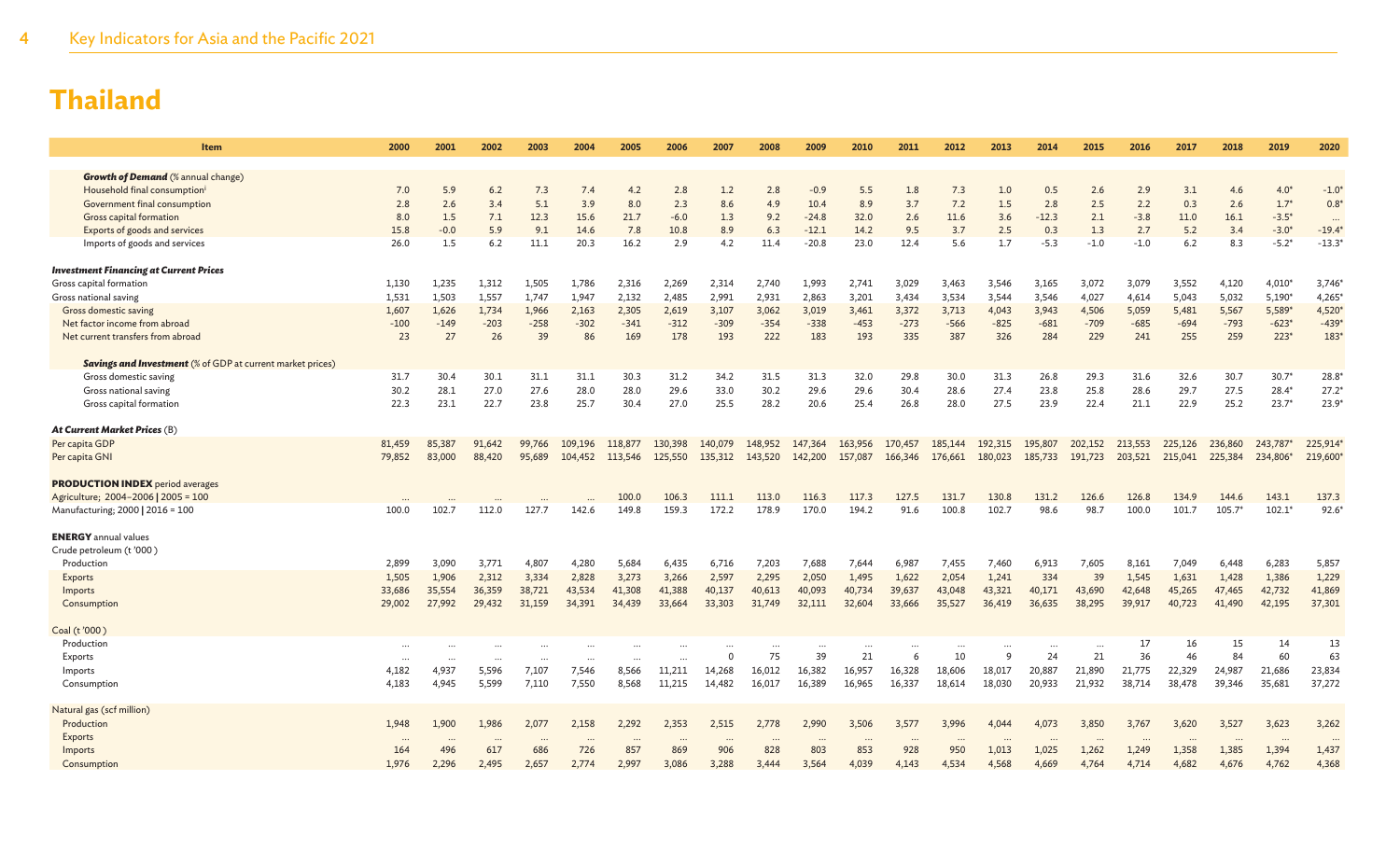| <b>Item</b>                                                         | 2000             | 2001     | 2002    | 2003     | 2004     | 2005    | 2006     | 2007      | 2008    | 2009             | 2010    | 2011    | 2012              | 2013    | 2014    | 2015    | 2016    | 2017    | 2018     | 2019     | 2020                 |
|---------------------------------------------------------------------|------------------|----------|---------|----------|----------|---------|----------|-----------|---------|------------------|---------|---------|-------------------|---------|---------|---------|---------|---------|----------|----------|----------------------|
|                                                                     |                  |          |         |          |          |         |          |           |         |                  |         |         |                   |         |         |         |         |         |          |          |                      |
| Electricity (kWh million)                                           |                  |          |         |          |          |         |          |           |         |                  |         |         |                   |         |         |         |         |         |          |          |                      |
| Production                                                          | 98.511           | 103,869  | 111,230 | 118,325  | 127,506  | 134,798 | 141,923  | 147,026   | 148,251 | 145,086          | 159,056 | 158,833 | 173,295           | 173,377 | 177,261 | 192,246 | 199,654 | 201,166 | 204,428  | 212,050  | 205,995              |
| Exports                                                             | 151              | 195      | 188     | 206      | 253      | 501     | 586      | 764       | 961     | 1,289            | 1,313   | 1,336   | 1,535             | 1,375   | 1,594   | 2,267   | 1,436   | 1,106   | 1,093    | 2,882    | 2,618                |
| Imports                                                             | 2,980            | 2,881    | 2,812   | 2,473    | 3,377    | 4,372   | 5,156    | 4,488     | 2,784   | 2,460            | 7,253   | 10,676  | 10,528            | 12.572  | 12,261  | 14,414  | 19,825  | 24,427  | 26,669   | 25,547   | 29,551               |
| Consumption                                                         | 92,467           | 97,887   | 105,182 | 112,139  | 120,299  | 126,521 | 133,535  | 138,579   | 140,552 | 140,301          | 154,752 | 153,357 | 167,698           | 168,147 | 172,014 | 174,833 | 182,847 | 185,124 | 187,832  | 192,960  | 187,046              |
|                                                                     |                  |          |         |          |          |         |          |           |         |                  |         |         |                   |         |         |         |         |         |          |          |                      |
| Retail prices (B/L)                                                 |                  |          |         |          |          |         |          |           |         |                  |         |         |                   |         |         |         |         |         |          |          |                      |
| Gasoline, premium <sup>j</sup>                                      | 15.6             | 15.5     | 15.3    | 16.6     | 19.1     | 23.9    | 27.6     | 26.2      | 29.0    | 27.5             | 32.4    | 36.5    | 38.0              | 38.9    | 38.9    | 27.6    | 24.5    | 27.2    | 29.0     | 27.7     | 21.9                 |
| Diesel                                                              | 12.9             | 13.4     | 13.1    | 14.0     | 14.6     | 20.0    | 25.6     | 25.7      | 31.3    | 24.8             | 28.7    | 29.5    | 30.4              | 30.0    | 29.7    | 24.5    | 23.3    | 25.6    | 28.4     | 26.5     | 22.6                 |
|                                                                     |                  |          |         |          |          |         |          |           |         |                  |         |         |                   |         |         |         |         |         |          |          |                      |
| <b>PRICE INDEXES</b> period averages; 2015   2019 = 100             |                  |          |         |          |          |         |          |           |         |                  |         |         |                   |         |         |         |         |         |          |          |                      |
| Consumer (national)                                                 | 70.1             | 71.2     | 71.7    | 73.0     | 75.1     | 78.4    | 82.1     | 83.9      | 88.5    | 87.7             | 90.6    | 94.1    | 96.9              | 99.0    | 100.9   | 100.0   | 97.6    | 98.3    | 99.3     | $100.0*$ | $99.2*$              |
| Food and nonalcoholic beverages                                     | 52.9             | 53.2     | 53.5    | 55.5     | 58.0     | 60.8    | 63.6     | 66.2      | 73.8    | 77.1             | 81.3    | 87.8    | 92.0              | 95.1    | 98.9    | 100.0   | 97.3    | 97.3    | 97.7     | $100.0*$ | 101.2                |
| Alcoholic beverages, tobacco, and narcotics                         | 61.0             | 64.8     | 66.2    | 65.9     | 65.3     | 66.5    | 72.2     | 73.3      | 75.3    | 81.8             | 85.8    | 85.8    | 88.4              | 93.5    | 98.0    | 100.0   | 93.1    | 95.9    | 100.0    | $100.0*$ | $100.0*$             |
| Clothing and footwear                                               | 96.7             | 97.6     | 98.0    | 98.2     | 98.4     | 98.8    | 99.0     | 99.2      | 99.5    | 97.3             | 96.3    | 96.9    | 97.8              | 98.6    | 99.4    | 100.0   | 99.7    | 99.6    | 99.9     | $100.0*$ | $100.0*$             |
| Housing, water, electricity, gas, and other fuels                   | 90.7             | 92.1     | 92.1    | 91.6     | 92.1     | 93.2    | 95.2     | 95.3      | 92.2    | 90.7             | 92.5    | 93.7    | 96.2              | 98.0    | 99.4    | 100.0   | 98.4    | 98.6    | 99.6     | $100.0*$ | $99.0*$              |
| Furnishings, household equipment, and routine household maintenance |                  |          |         |          |          |         |          |           |         |                  |         |         |                   |         |         |         |         |         |          |          |                      |
| Health <sup>k</sup>                                                 | 84.2             | 85.9     | 86.8    | 87.6     | 89.0     | 90.5    | 91.8     | 92.5      | 93.5    | 94.6             | 95.4    | 96.2    | 97.2              | 98.1    | 99.0    | 100.0   | 99.0    | 99.3    | 99.8     | $100.0*$ | 100.3                |
| Transport                                                           | 74.9             | 77.2     | 78.2    | 80.7     | 84.1     | 92.4    | 100.8    | 102.9     | 109.3   | 98.4             | 102.1   | 103.9   | 105.5             | 106.9   | 107.0   | 100.0   | 96.6    | 98.9    | 101.2    | $100.0*$ | 95.5*                |
| Communication                                                       | 99.4             |          | 101.4   |          |          |         |          |           |         |                  |         |         |                   |         |         |         |         |         |          |          | $100.1*$             |
| Recreation and culture<br>Education                                 |                  | 100.4    |         | 101.3    | 103.0    | 103.9   | 104.7    | 106.0     | 107.5   | 100.4            | 97.0    | 97.5    | 97.9              | 98.4    | 99.1    | 100.0   | 98.5    | 99.1    | 99.4     | $100.0*$ |                      |
| Restaurants and hotels                                              |                  |          |         |          |          |         |          |           |         |                  |         |         |                   |         |         |         |         |         |          |          |                      |
| Miscellaneous goods and services                                    |                  |          |         |          |          |         |          |           |         |                  |         |         |                   |         |         |         |         |         |          |          |                      |
| Consumer (Bangkok)                                                  | $\cdots$<br>72.1 | 73.2     | 73.6    | <br>74.8 | 76.7     | 80.1    | 83.7     | 85.5      | 89.4    | $\cdots$<br>88.4 | 90.8    | 94.1    | $\ddotsc$<br>97.1 | 99.1    | 100.5   | 100.0   | 96.7    | 98.0    | 99.1     | $100.0*$ | $\ddotsc$<br>$99.3*$ |
| Food and nonalcoholic beverages                                     | 56.6             | 56.8     | 56.9    | 58.9     | 61.4     | 64.1    | 66.4     | 68.9      | 76.0    | 78.6             | 82.1    | 88.9    | 93.8              | 96.6    | 99.3    | 100.0   | 96.9    | 96.8    | 97.7     | $100.0*$ | $100.9*$             |
| Alcoholic beverages, tobacco, and narcotics                         | 61.7             | 65.4     | 66.8    | 66.3     | 65.7     | 66.8    | 72.7     | 74.1      | 76.2    | 82.3             | 86.1    | 86.0    | 88.6              | 93.8    | 97.9    | 100.0   | 92.9    | 95.7    | 100.1    | $100.0*$ | $100.0*$             |
| Clothing and footwear                                               | 97.1             | 98.2     | 98.9    | 98.9     | 99.0     | 99.4    | 99.7     | 99.6      | 99.8    | 97.9             | 96.6    | 96.6    | 97.3              | 98.5    | 99.4    | 100.0   | 100.6   | 100.1   | 100.1    | $100.0*$ | $100.1*$             |
| Housing, water, electricity, gas, and other fuels                   | 88.6             | 90.0     | 90.0    | 89.3     | 89.7     | 90.9    | 92.8     | 92.9      | 90.2    | 89.9             | 91.9    | 93.1    | 95.4              | 97.3    | 98.7    | 100.0   | 98.5    | 98.7    | 99.7     | $100.0*$ | 99.0*                |
| Furnishings, household equipment, and routine household maintenance |                  |          |         |          |          |         |          |           |         |                  |         |         |                   |         |         |         |         |         |          |          |                      |
| Health <sup>k</sup>                                                 | 83.9             | 85.8     | 86.8    | 87.5     | 89.1     | 90.9    | 92.1     | 93.0      | 93.9    | 94.8             | 95.5    | 96.2    | 97.4              | 98.2    | 99.1    | 100.0   | 98.7    | 98.9    | 99.6     | $100.0*$ | 100.4                |
| Transport                                                           | 75.6             | 78.0     | 78.8    | 81.2     | 84.5     | 93.4    | 103.0    | 105.3     | 110.6   | 98.4             | 101.3   | 102.6   | 104.0             | 105.2   | 105.3   | 100.0   | 96.7    | 98.5    | 100.4    | $100.0*$ | $96.3*$              |
| Communication                                                       |                  |          |         |          |          |         |          |           |         |                  |         |         |                   |         |         |         |         |         |          |          |                      |
| Recreation and culture                                              | 98.8             | 99.7     | 100.7   | 100.7    | 102.3    | 103.1   | 103.2    | 104.2     | 105.9   | 99.7             | 96.6    | 97.1    | 97.6              | 98.3    | 98.9    | 100.0   | 98.3    | 99.0    | 99.3     | $100.0*$ | 100.2                |
| Education                                                           |                  |          |         |          |          |         |          |           |         |                  |         |         |                   |         |         |         |         |         |          |          |                      |
| Restaurants and hotels                                              |                  |          |         |          |          |         |          |           |         |                  |         |         |                   |         |         |         |         |         |          |          |                      |
| Miscellaneous goods and services                                    |                  | $\cdots$ |         | $\cdots$ | $\cdots$ |         | $\cdots$ | $\ddotsc$ |         | $\cdots$         |         |         | $\cdots$          |         |         |         |         |         | $\cdots$ | $\cdots$ | $\ddotsc$            |
| Producer (national); 2010   2015 = 100                              | 60.6             | 62.1     | 63.2    | 65.7     | 70.1     | 76.5    | 81.9     | 84.5      | 95.0    | 91.4             | 100.0   | 105.5   | 106.6             | 106.9   | 107.0   | 100.0   | 98.8    | 99.5    | 100.0    | $99.3*$  | 97.7                 |
| Wholesale (national); $2002 = 100$                                  | 72.8             | 78.4     | 100.0   | 116.6    | 133.4    | 132.1   | 132.4    | 137.1     | 138.0   | 130.5            | 143.6   | 153.9   | 186.1             | 181.4   | 170.8   | 181.0   | 200.3   | 201.3   | 208.1    | 214.9    | 211.4                |
| Retail (national); 2002 = 100                                       | 81.0             | 87.9     | 100.0   | 112.9    | 131.4    | 142.5   | 148.3    | 149.0     | 154.9   | 144.1            | 172.8   | 190.2   | 226.1             | 225.8   | 212.3   | 212.8   | 215.2   | 229.0   | 253.6    | 261.2    | 234.1                |
| Implicit GDP deflator; 2002 = 100                                   | 96.5             | 98.3     | 100.0   | 102.1    | 105.8    | 111.2   | 116.9    | 119.7     | 125.9   | 126.1            | 131.3   | 136.2   | 138.8             | 141.3   | 143.3   | 144.3   | 148.1   | 151.0   | 153.1    | 154.6    | 153.0                |
|                                                                     |                  |          |         |          |          |         |          |           |         |                  |         |         |                   |         |         |         |         |         |          |          |                      |
| <b>Price Indexes</b> (% annual change)                              |                  |          |         |          |          |         |          |           |         |                  |         |         |                   |         |         |         |         |         |          |          |                      |
| Consumer price index (national)                                     | 1.6              | 1.6      | 0.7     | 1.8      | 2.9      | 4.4     | 4.7      | 2.2       | 5.5     | $-0.9$           | 3.3     | 3.8     | 3.0               | 2.2     | 1.9     | $-0.9$  | 0.2     | 0.7     | 1.1      | $0.7*$   | $-0.9*$              |
| Food and nonalcoholic beverages index (national)                    | $-1.1$           | 0.6      | 0.6     | 3.7      | 4.5      | 4.8     | 4.6      | 4.1       | 11.5    | 4.5              | 5.4     | 8.0     | 4.8               | 3.4     | 3.9     | 1.1     | 1.6     |         | 0.4      | $2.3*$   | $1.2*$               |
| Producer price index                                                | 3.9              | 2.5      | 1.8     | 4.0      | 6.7      | 9.1     | 7.1      | 3.2       | 12.4    | $-3.8$           | 9.4     | 5.5     | 1.0               | 0.3     | 0.1     | $-4.1$  | $-1.2$  | 0.7     | 0.5      | $-0.7*$  | $-1.6*$              |
| Implicit GDP deflator                                               | 1.3              | 1.9      | 1.7     | 2.1      | 3.6      | 5.1     | 5.1      | 2.5       | 5.1     | 0.2              | 4.1     | 3.7     | 1.9               | 1.8     | 1.4     | 0.7     | 2.6     | 1.9     | 1.4      | 0.9      | $-1.0$               |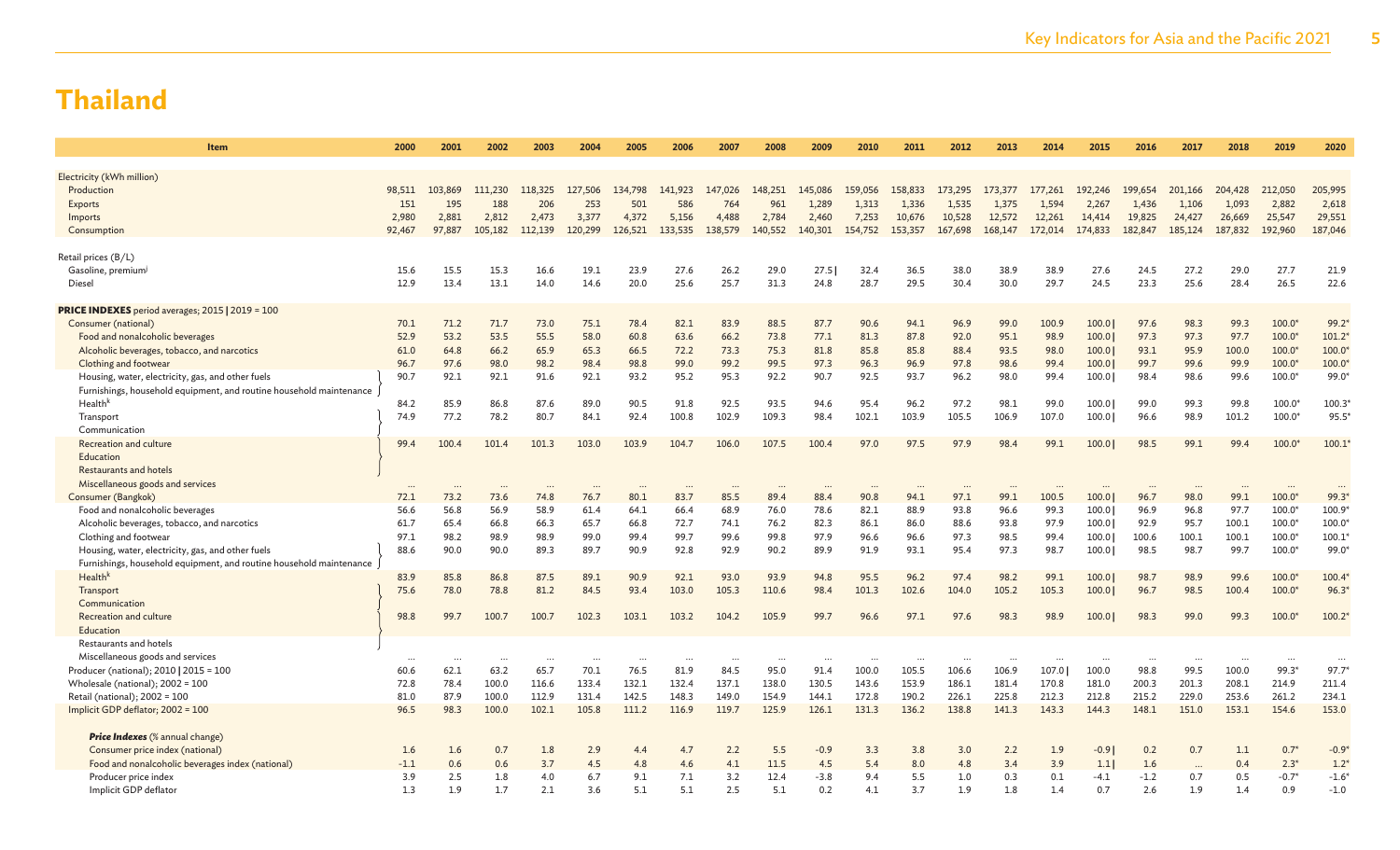| Item                                                                  | 2000      | 2001      | 2002       | 2003       | 2004       | 2005       | 2006       | 2007       | 2008       | 2009       | 2010       | 2011       | 2012       | 2013       | 2014       | 2015       | 2016       | 2017              | 2018       | 2019       | 2020           |
|-----------------------------------------------------------------------|-----------|-----------|------------|------------|------------|------------|------------|------------|------------|------------|------------|------------|------------|------------|------------|------------|------------|-------------------|------------|------------|----------------|
|                                                                       |           |           |            |            |            |            |            |            |            |            |            |            |            |            |            |            |            |                   |            |            |                |
| <b>MONEY AND INTEREST RATES</b> as of end of period (B billion)       |           |           |            |            |            |            |            |            |            |            |            |            |            |            |            |            |            |                   |            |            |                |
| <b>Net Foreign Assets</b>                                             | 887.7     | 1.215.5   | 1.632.4    | 1.851.5    | 2.099.5    | 2.388.9    | 2,947.1    | 3.594.3    | 4.132.3    | 4,569.9    | 4,883.9    | 5,426.3    | 4,942.9    | 5.007.1    | 5.040.9    | 5.873.4    | 6.151.5    | 6,410.0           | 6,714.9    | 6,823.0    | 7,778.4        |
| <b>Domestic Claims</b>                                                | 5.870.2   | 5.612.9   | 6.222.8    | 7.722.4    | 8.081.9    | 8,454.5    | 8,549.0    | 8,886.4    | 9.570.6    | 10,017.0   | 11,017.9   | 12,781.2   | 14,721.7   | 15,891.3   | 16,730.6   | 17,607.6   | 18,396.1   | 19,264.6          | 20,196.2   | 20,750.0   | 22,293.8       |
| Claims on central government (net)                                    | 190.9     | 264.9     | 272.0      | 296.4      | 261.3      | 221.7      | 96.8       | 132.1      | 203.8      | 291.8      | 155.3      | 200.9      | 352.1      | 234.9      | 399.3      | 417.6      | 481.6      | 500.0             | 408.2      | 463.9      | 1,112.8        |
| Claims on other financial corporations                                |           |           |            | 1.116.0    | 835.8      | 752.4      | 665.3      | 573.9      | 520.2      | 624.8      | 668.4      | 698.5      | 845.9      | 891.8      | 902.8      | 954.8      | 1.011.5    | 1.078.7           | 1.071.6    | 1,102.3    | 1,126.3        |
| Claims on state and local government units                            | 0.0       | 0.0       | 0.0        | 0.3        | 0.8        | 1.8        | 2.6        | 3.5        | 5.1        | 5.6        | 18.3       | 18.4       | 22.3       | 24.8       | 22.1       | 18.9       | 17.7       | 16.3              | 13.8       | 12.3       | $10.0^{\circ}$ |
| Claims on public nonfinancial corporations                            | 355.9     | 381.6     | 348.1      | 361.0      | 365.3      | 331.8      | 313.0      | 348.1      | 324.9      | 366.2      | 372.2      | 392.2      | 353.9      | 334.2      | 322.0      | 290.7      | 287.1      | 306.2             | 338.8      | 372.9      | 407.3          |
| Claims on private sector                                              | 5,323.4   | 4,966.4   | 5,602.7    | 5,948.7    | 6,618.7    | 7,146.8    | 7,471.2    | 7,828.8    | 8,516.5    | 8,728.6    | 9,803.9    | 11.471.2   | 13,147.4   | 14,405.6   | 15,084.4   | 15,925.6   | 16,598.2   | 17,363.4          | 18,363.7   | 18,798.6   | 19,637.3       |
| <b>Broad Money Liabilities (M2)</b>                                   | 6,203.4   | 6,561.5   | 6,647.2    | 7,062.1    | 7,470.9    | 7,926.4    | 8,572.5    | 9,108.5    | 9,943.2    | 10,616.2   | 11,778.1   | 13.559.1   | 14,965.7   | 16,062.5   | 16,809.0   | 17.554.6   | 18,295.7   | 19,212.9          | 20,109.6   | 20,841.0   | 22,951.9       |
| Currency outside depository corporations                              | 401.7     | 436.4     | 495.5      | 538.9      | 597.2      | 630.7      | 652.9      | 720.1      | 752.3      | 844.0      | 937.2      | 1.036.0    | 1,136.3    | 1,188.9    | 1.200.3    | 1.251.0    | 1.336.0    | 1,437.6           | 1.504.4    | 1,590.8    | 1,812.7        |
| Transferable deposits                                                 | 107.7     | 131.4     | 160.8      | 211.0      | 232.2      | 259.0      | 257.7      | 278.9      | 287.7      | 329.8      | 364.5      | 377.5      | 460.8      | 472.4      | 482.1      | 527.1      | 528.2      | 601.3             | 590.7      | 623.5      | 716.5          |
| Other deposits                                                        | 5,694.0   | 5,993.7   | 5,990.9    | 6,284.9    | 6,592.0    | 6,946.3    | 7,458.0    | 7,582.9    | 8,283.1    | 8,726.8    | 9,486.4    | 10,570.3   | 13,001.7   | 14,227.9   | 14,834.8   | 15,579.5   | 16,219.9   | 16,987.0          | 17,925.8   | 18,557.5   | 20,410.4       |
| Securities other than shares                                          | $\cdots$  |           |            | 27.2       | 49.5       | 90.4       | 203.9      | 526.7      | 620.0      | 715.7      | 990.0      | 1.575.2    | 366.8      | 173.3      | 291.7      | 197.1      | 211.7      | 187.0             | 88.7       | 69.1       | $12.3^{\circ}$ |
| <b>Liabilities excluded from Broad Money</b>                          | $-554.5$  | $-266.9$  | $-1,208.1$ | $-2.511.8$ | $-2,710.5$ | $-2,917.0$ | $-2,923.5$ | $-3,372.2$ | $-3,759.8$ | $-3,970.6$ | $-4.123.7$ | $-4,648.3$ | $-4,698.9$ | $-4,835.9$ | $-4.962.4$ | $-5,926.4$ | $-6,251.8$ | $-6,461.7$        | $-6,801.5$ | $-6,732.1$ | $-7,120.2$     |
|                                                                       |           |           |            |            |            |            |            |            |            |            |            |            |            |            |            |            |            |                   |            |            |                |
| <b>Money Supply (M2)</b> (% annual change)                            | 4.0       | 5.8       | 1.3        | 6.2        | 5.8        | 6.1        | 8.2        | 6.3        | 9.2        | 6.8        | 10.9       | 15.1       | 10.4       | 7.3        | 4.7        | 4.4        | 4.2        | 5.0               | 4.7        | 3.6        | 10.1           |
| M2 (% of GDP at current market prices)                                | 122.4     | 122.8     | 115.2      | 111.8      | 107.4      | 104.1      | 102.1      | 100.4      | 102.4      | 109.9      | 109.0      | 119.9      | 121.1      | 124.4      | 127.0      | 127.7      | 125.4      | 124.1             | 123.2      | 123.2      | 146.2          |
|                                                                       |           |           |            |            |            |            |            |            |            |            |            |            |            |            |            |            |            |                   |            |            |                |
| <b>Deposit Money Banks</b>                                            |           |           |            |            |            |            |            |            |            |            |            |            |            |            |            |            |            |                   |            |            |                |
| Demand deposits                                                       | 129.5     | 144.1     | 166.3      | 219.7      | 259.3      | 299.7      | 296.7      | 357.5      | 350.3      | 419.2      | 460.       | 464.7      | 581.8      | 590.9      | 630.7      | 694.7      | 672.2      | 750.2             | 723.1      | 755.7      | $\cdots$       |
| Savings deposits                                                      | 1,354.0   | 1,624.2   | 1,797.9    | 2.259.5    | 2,585.2    | 2,678.0    | 2,370.2    | 2,656.6    | 2,773.0    | 3,329.6    | 3,805.9    | 4,056.2    | 4,840.3    | 5,135.3    | 5.734.1    | 6.387.9    | 6,855.6    | 7,431.0           | 7,878.5    | 8,072.8    | $\cdots$       |
| Time deposits                                                         | 3,410.6   | 3,316.6   | 3,230.5    | 2,949.2    | 2,816.0    | 3,181.1    | 3,848.4    | 3.514.4    | 3,957.7    | 3,324.1    | 3,202.1    | 3,416.0    | 4,737.6    | 5,373.2    | 5,305.0    | 4,997.8    | 4,836.4    | 4,800.6           | 4,968.7    | 5,287.2    | $\cdots$       |
| Domestic credits outstanding                                          | 4,606.3   | 4.309.4   | 4,613.6    | 4.715.1    | 5,112.1    | 5,534.7    | 5,738.4    | 6,221.8    | 7,368.6    | 7,675.6    | 8,591.4    | 9,612.3    | 11,075.0   | 12,148.9   | 12,615.0   | 13,019.5   | 13,415.9   | 14,487.0 14,889.9 |            | 15,372.7   | $\cdots$       |
|                                                                       |           |           |            |            |            |            |            |            |            |            |            |            |            |            |            |            |            |                   |            |            |                |
| <b>Interest Rates</b> period averages (% per annum)<br>On deposits    |           |           |            |            |            |            |            |            |            |            |            |            |            |            |            |            |            |                   |            |            |                |
| Savings                                                               | 2.5       | 1.8       | 1.5        | 0.8        | 0.8        | 1.9        | 2.5        | 0.8        | 0.8        | 0.5        | 0.5        | 0.9        | 0.7        | 0.6        | 0.8        | 0.5        | 0.5        | 0.5               | 0.5        | 0.5        | 0.3            |
| Time: 6 months                                                        | 3.0       | 2.4       | 1.8        | 1.0        | 1.0        | 2.8        | 4.1        | 2.1        | 1.8        | 0.7        | 1.4        | 2.5        | 2.1        | 2.0        | 1.5        | 1.3        | 1.3        | 1.3               | 1.3        | 1.2        | 0.5            |
| $12$ months <sup>m</sup>                                              | 3.5       | 2.9       | 2.0        | 1.0        | 1.0        | 3.0        | 4.5        | 2.3        | 1.9        | 0.8        | 1.6        | 2.9        | 2.4        | 2.3        | 1.7        | 1.4        | 1.4        | 1.4               | 1.4        | 1.3        | 0.5            |
|                                                                       |           |           |            |            |            |            |            |            |            |            |            |            |            |            |            |            |            |                   |            |            |                |
| <b>GOVERNMENT FINANCE</b> fiscal year ending 30 September (B billion) |           |           |            |            |            |            |            |            |            |            |            |            |            |            |            |            |            |                   |            |            |                |
| <b>General Government</b>                                             |           |           |            |            |            |            |            |            |            |            |            |            |            |            |            |            |            |                   |            |            |                |
| Revenue                                                               |           |           | 1.015.2    | 1.250.0    | 1.381.1    | 1.621.6    | 1,700.5    | 1,788.7    | 1.953.2    | 1.842.8    | 2.223.9    | 2.411.7    | 2,518.8    | 2,861.6    | 2.821.6    | 3,052.6    | 3,123.0    | 3,216.4           | 3,472.6    | 3,528.5    | 3,257.4        |
| <b>Taxes</b>                                                          |           |           | 847.0      | 997.8      | 1,130.7    | 1,334.3    | 1,407.1    | 1,473.3    | 1,586.7    | 1,481.8    | 1,738.1    | 2,005.9    | 2,071.4    | 2,381.5    | 2,282.3    | 2,423.3    | 2,450.1    | 2,519.9           | 2,695.7    | 2,725.6    | 2,475.8        |
| Taxes on income, profits, and capital gains                           |           |           | 279.3      | 332.6      | 407.9      | 491.8      | 576.7      | 614.9      | 712.7      | 638.4      | 682.9      | 852.7      | 863.3      | 943.2      | 881.6      | 895.2      | 894.1      | 893.8             | 975.0      | 1,031.9    | 916.3          |
| Pavable by individuals                                                | $\ddotsc$ | $\ddotsc$ | 103.2      | 111.4      | 128.7      | 138.4      | 159.3      | 177.2      | 187.5      | 177.9      | 187.7      | 214.3      | 241.0      | 268.0      | 237.1      | 268.3      | 283.0      | 275.9             | 281.1      | 298.4      | 297.3          |
| Payable by corporations and other enterprises                         |           | $\ddotsc$ | 176.1      | 221.2      | 279.2      | 353.4      | 417.3      | 437.7      | 525.3      | 460.5      | 495.2      | 638.5      | 622.3      | 675.2      | 644.4      | 626.9      | 611.1      | 617.8             | 693.9      | 733.5      | 618.9          |
| Other taxes on income, profits, and capital gains                     |           | $\cdots$  |            |            |            |            |            |            |            |            |            |            |            |            |            |            | 0.0        | 0.0               | 0.0        | 0.0        | 0.0            |
| Taxes on payroll and workforce                                        |           | $\cdots$  |            |            |            |            |            |            |            |            |            |            |            |            |            |            | 0.0        | 0.0               | 0.0        | 0.0        | 0.0            |
| Taxes on property                                                     | $\cdots$  | $\cdots$  | 10.9       | 11.6       | 13.2       | 14.1       | 16.6       | 18.3       | 17.1       | 28.4       | 24.7       | 17.3       | 22.4       | 23.7       | 32.4       | 33.5       | 33.8       | 38.0              | 38.4       | 37.5       | 18.7           |
| Taxes on goods and services                                           |           |           | 455.4      | 535.6      | 595.8      | 698.6      | 704.2      | 737.9      | 747.8      | 724.6      | 924.0      | ,023.5     | 1,056.6    | 1,288.5    | 1.247.4    | 1,376.6    | 1,406.4    | ,478.8            | ,567.5     | 1,539.1    | 1,438.7        |
| Taxes on international trade and transaction                          |           |           | 97.5       | 112.7      | 107.1      | 111.5      | 97.8       | 91.6       | 96.5       | 76.9       | 92.8       | 99.4       | 115.6      | 110.0      | 105.5      | 100.4      | 97.5       | 90.6              | 93.8       | 98.0       | 84.2           |
| Other taxes                                                           |           |           | 4.0        | 5.3        | 6.7        | 18.4       | 11.7       | 10.6       | 12.6       | 13.5       | 13.7       | 13.1       | 13.5       | 16.0       | 15.4       | 17.7       | 18.4       | 18.7              | 21.0       | 19.0       | 18.0           |
| Social contributions                                                  |           |           | 30.2       | 46.0       | 62.0       | 73.3       | 74.0       | 79.8       | 84.9       | 82.8       | 132.4      | 98.3       | 103.2      | 103.1      | 128.2      | 144.8      | 145.7      | 153.5             | 162.1      | 172.1      | 151.3          |
| Grants                                                                |           |           | 3.1        | 2.5        | 2.2        | 1.9        | 1.7        | 1.7        | 2.1        | 2.7        | 2.1        | 2.7        | 1.6        | 2.2        | 5.4        | 1.5        | 3.0        | 2.4               | 2.4        | 1.6        | 1.4            |
| Other revenue                                                         |           |           | 134.8      | 203.6      | 186.2      | 212.0      | 217.7      | 233.8      | 279.4      | 275.5      | 351.3      | 304.8      | 342.6      | 374.8      | 405.8      | 483.0      | 524.3      | 540.5             | 612.4      | 629.2      | 628.8          |
| Expense                                                               | $\cdots$  | $\ddotsc$ | 1.141.6    | 915.9      | 1,067.8    | 1.145.7    | 1,254.4    | 1,493.2    | 1,689.8    | 1.839.5    | 1,960.6    | 2.147.9    | 2,246.5    | 2.429.7    | 2.535.7    | 2,545.7    | 2,741.1    | 2.892.8           | 3,056.7    | 3,056.4    | 3,484.4        |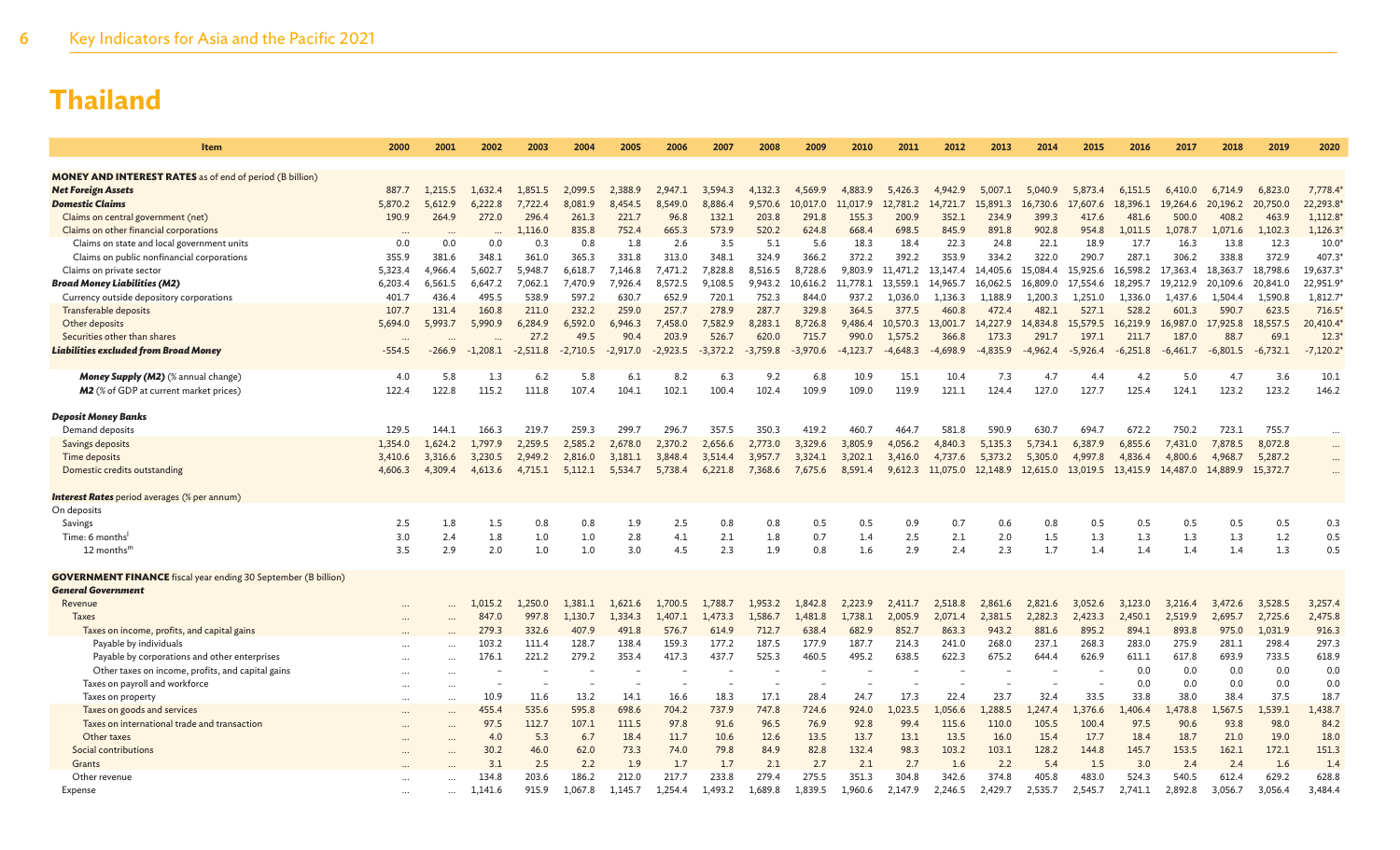| Item                                                          | 2000      | 2001      | 2002     | 2003    | 2004     | 2005     | 2006     | 2007     | 2008     | 2009                 | 2010     | 2011     | 2012     | 2013          | 2014          | 2015          | 2016          | 2017          | 2018          | 2019          | 2020          |
|---------------------------------------------------------------|-----------|-----------|----------|---------|----------|----------|----------|----------|----------|----------------------|----------|----------|----------|---------------|---------------|---------------|---------------|---------------|---------------|---------------|---------------|
|                                                               |           |           |          |         |          |          |          |          |          |                      |          |          |          |               |               |               |               |               |               |               |               |
| Compensation of employees                                     |           |           | 327.8    | 351.4   | 392.6    | 465.5    | 581.1    | 639.3    | 693.4    | 744.5                | 849.7    | 891.8    | 792.5    | 847.3         | 859.8         | 898.1         | 946.0         | 964.0         | 981.3         | 966.7         | 959.4         |
| Use of goods and services                                     | $\cdots$  |           | 259.0    | 296.5   | 292.8    | 323.4    | 342.8    | 487.1    | 553.2    | 649.6                | 737.5    | 666.0    | 708.9    | 754.6         | 813.1         | 829.9         | 890.6         | 918.7         | 1,013.0       | 990.2         | 995.9         |
| Consumption of fixed capital                                  |           |           | $\cdots$ |         |          |          | $\cdots$ | $\cdots$ | $\cdots$ | $\cdots$             | $\cdots$ | $\cdots$ | $\cdots$ | 102.6         | 95.0          | 110.3         | 125.8         | 186.2         | 162.1         | 176.2         | 182.4         |
| Interest                                                      |           |           | 71.6     | 67.6    | 85.1     | 90.8     | 112.8    | 93.3     | 89.8     | 97.6                 | 126.2    | 133.4    | 142.5    | 144.1         | 147.6         | 136.7         | 122.2         | 143.6         | 165.0         | 170.8         | 153.8         |
| <b>Subsidies</b>                                              |           |           | 43.8     | 46.5    | 67.7     | 88.9     | 26.8     | 33.6     | 69.7     | 42.4                 | 45.2     | 169.0    | 162.7    | 169.7         | 197.4         | 152.4         | 132.5         | 135.5         | 133.3         | 152.4         | 178.8         |
| Grants                                                        |           |           | 3.8      | 1.6     | 1.7      | 0.3      | 2.1      | 2.4      | 1.2      | 2.2                  | 2.2      | 2.1      | 1.8      | 2.3           | 2.3           | 2.4           | 2.3           | 1.1           | 1.8           | 1.0           | 1.1           |
| Social benefits                                               |           |           | 83.5     | 88.1    | 142.6    | 102.0    | 123.5    | 181.6    | 199.0    | 235.7                | 121.7    | 120.4    | 249.6    | 271.4         | 283.9         | 305.8         | 364.5         | 389.2         | 420.4         | 454.6         | 505.4         |
| Other expense                                                 | $\cdots$  |           | 352.1    | 63.8    | 85.0     | 40.1     | 30.0     | 17.3     | 42.4     | 20.2                 | 22.8     | 100.0    | 117.0    | 137.7         | 136.6         | 110.1         | 157.1         | 154.5         | 179.7         | 144.4         | 507.6         |
| Net operating balance                                         |           |           | $\cdot$  | 334.1   | 313.3    | $\cdots$ | $\cdots$ | $\cdots$ | $\cdots$ | $\cdots$             | $\cdots$ | $\ddots$ | $\cdots$ | 431.9         | 285.9         | 506.9         | 381.9         | 323.6         | 415.9         | 472.2         | $-227.0$      |
| Gross operating balance                                       | $\cdots$  |           | -126.4   | 334.1   | 313.3    | 475.9    | 446.1    | 295.5    | 263.4    | 3.3                  | 263.3    | 263.8    | 272.3    | 534.5         | 381.0         | 617.2         | 507.8         | 509.8         | 578.0         | 648.3         | $-44.6$       |
| <b>Transactions in Nonfinancial Assets</b>                    |           |           |          |         |          |          |          |          |          |                      |          |          |          |               |               |               |               |               |               |               |               |
| Net/gross investment in nonfinancial assets                   |           |           | 233.0    | 212.1   | 201.4    | 257.0    | 279.8    | 276.0    | 232.7    | 284.4                | 343.0    | 327.1    | 373.3    | 356.6         | 379.3         | 483.5         | 323.8         | 388.3         | 396.4         | 402.2         | 513.7         |
| <b>Fixed assets</b>                                           |           |           |          |         |          |          |          |          |          |                      |          |          |          | 398.7         | 379.4         | 483.6         | 554.2         | 389.0         | 397.1         | 463.6         | 513.1         |
| Inventories                                                   |           |           |          |         |          |          |          |          |          |                      |          |          |          | $-0.5$        | $-0.1$        | $-0.2$        | 2.3           | $-0.7$        | $-0.8$        | 1.3           | 0.2           |
| Valuables                                                     |           |           |          |         |          |          |          |          |          |                      |          |          |          |               |               |               |               |               | 0.0           | 0.0           | 0.0           |
| Nonproduced assets                                            |           |           | $\ldots$ |         | $\cdots$ |          |          |          | $\cdots$ |                      |          |          | $\cdots$ | $-41.7$       |               | 0.0           | $-232.7$      | 0.0           | 0.1           | $-62.7$       | 0.3           |
| Expenditure                                                   |           |           | 1.374.5  | 1.127.9 | 1,269.2  | 1.402.7  | 1.534.3  | 1.769.2  | 1.922.5  | 2.123.9              | 2,303.6  | 2.475.0  | 2,619.8  | 2,786.3       | 2,915.0       | 3,029.2       | 3.064.9       | 3,281.1       | 3,453.1       | 3,458.6       | 3,998.1       |
| Net lending/Net borrowing                                     |           |           | $-359.4$ | 122.0   | 111.9    | 218.9    | 166.2    | 19.5     | 30.7     | $-281.1$             | $-79.7$  | $-63.3$  | $-101.1$ | 75.3          | $-93.3$       | 23.4          | 58.2          | $-64.8$       | 19.5          | 70.0          | $-740.6$      |
| Primary balance                                               |           |           | -287.7   | 189.6   | 197.0    | 309.7    | 279.0    | 112.8    | 120.5    | $-183.5$             | 46.4     | 70.1     | 41.4     | 219.4         | 54.3          | 160.2         | 180.4         | 78.8          | 184.6         | 240.8         | $-586.8$      |
| Transactions in Financial Assets and Liabilities (Financing)  |           |           |          |         |          |          |          |          |          |                      |          |          |          |               |               |               |               |               |               |               |               |
| Net acquisition of financial assets                           |           |           | 31.9     | 139.9   | 318.7    | 255.2    | 352.3    | 162.2    | 93.5     | 192.8                | 172.4    | 277.0    | 261.6    | 318.8         | 66.5          | 168.5         | 445.9         | 396.5         | 403.8         | 223.3         | $-147.3$      |
| Domestic                                                      |           |           |          |         |          |          |          |          |          |                      |          |          | $\ddots$ | 318.8         | 66.5          | 168.5         | 445.9         | 396.5         | 403.8         | 223.3         | $-147.3$      |
| External                                                      |           |           |          |         |          |          |          |          |          | $\ddot{\phantom{a}}$ |          |          | $\cdots$ |               |               |               | 0.0           | 0.0           | 0.0           | 0.0           | 0.0           |
| Net incurrence of liabilities                                 |           |           | 391.3    | 17.9    | 206.8    | 36.3     | 186.1    | 142.8    | 62.9     | 473.9                | 252.2    | 340.2    | 362.7    | 242.1         | 154.5         | 90.4          | 361.4         | 404.4         | 441.4         | 122.2         | 953.1         |
| Domestic                                                      |           |           |          |         |          |          |          |          |          |                      |          |          |          | 99.0          | 114.5         | 122.3         | 318.4         | 298.2         | 360.1         | 90.3          | 1,031.3       |
| External                                                      |           |           |          |         |          |          |          |          |          |                      |          |          |          | 143.1         | 40.1          | $-31.9$       | 43.0          | 106.2         | 81.3          | 32.0          | $-78.2$       |
|                                                               |           |           |          |         |          |          |          |          |          |                      |          |          |          |               |               |               |               |               |               |               |               |
| <b>Government Finance</b> (% of GDP at current market prices) |           |           |          |         |          |          |          |          |          |                      |          |          |          |               |               |               |               |               |               |               |               |
| Revenue                                                       |           | $\ddotsc$ | 17.6     | 19.8    | 19.9     | 21.3     | 20.2     | 19.7     | 20.1     | 19.1                 | 20.6     | 21.3     | 20.4     | 22.2          | 21.3          | 22.2          | 21.4          | 20.8          | 21.2          | 20.9          | 20.7          |
| Taxes                                                         | $\cdots$  | $\cdots$  | 14.7     | 15.8    | 16.3     | 17.5     | 16.7     | 16.2     | 16.3     | 15.3                 | 16.1     | 17.7     | 16.8     | 18.4          | 17.3          | 17.6          | 16.8          | 16.3          | 16.5          | 16.1          | 15.8          |
| Taxes payable by individuals                                  | $\ddotsc$ | $\ddotsc$ | 1.8      | 1.8     | 1.9      | 1.8      | 1.9      | 2.0      | 1.9      | 1.8                  | 1.7      | 1.9      | 2.0      | 2.1           | 1.8           | 2.0           | 1.9           | 1.8           | 1.7           | 1.8           | 1.9           |
| Taxes payable by corporations and other enterprises           |           |           | 3.1      | 3.5     | 4.0      | 4.6      | 5.0      | 4.8      | 5.4      | 4.8                  | 4.6      | 5.6      | 5.0      | 5.2           | 4.9           | 4.6           | 4.2           | 4.0           | 4.2           | 4.3           | 3.9           |
| Expenditure                                                   |           | $\ddotsc$ | 23.8     | 17.9    | 18.3     | 18.4     | 18.3     | 19.5     | 19.8     | 22.0                 | 21.3     | 21.9     | 21.2     | 21.6          | 22.0          | 22.0          | 21.0          | 21.2          | 21.1          | 20.5          | 25.5          |
| Net lending/Net borrowing                                     |           | $\ddotsc$ | $-6.2$   | 1.9     | 1.6      | 2.9      | 2.0      | 0.2      | 0.3      | $-2.9$               | $-0.7$   | $-0.6$   | $-0.8$   | 0.6           | $-0.7$        | 0.2           | 0.4           | $-0.4$        | 0.1           | 0.4           | $-4.7$        |
| Primary balance                                               |           |           | $-5.0$   | 3.0     | 2.8      | 4.1      | 3.3      | 1.2      | 1.2      | $-1.9$               | 0.4      | 0.6      | 0.3      | 1.7           | 0.4           | 1.2           | 1.2           | 0.5           | 1.1           | 1.4           | $-3.7$        |
|                                                               |           |           |          |         |          |          |          |          |          |                      |          |          |          |               |               |               |               |               |               |               |               |
| <b>Expenditure by Function, General Government</b>            |           |           |          |         |          |          |          |          |          |                      |          |          |          |               |               |               |               |               |               |               |               |
| Total expenditure                                             |           |           | .374.6   | 1,127.9 | 1,269.4  | 1,402.7  | 1,534.3  | 1,769.2  | 1,922.5  | 2,123.9              | 2,303.6  | 2,540.5  | 2,619.8  | 2,786.3       | 2,915.0       | 3,029.2       | 3,064.9       | 3,281.1       | 3,453.1       | 3,458.6       | 3,998.1       |
| General public services                                       | $\cdots$  |           |          |         | $\cdots$ |          |          |          |          |                      |          |          | $\cdots$ | 999.8         | 1,059.4       | 1,020.3       | 1,109.2       | 1,096.7       | 1,101.9       | 1,127.3       | 1,245.5       |
| Defense                                                       | $\cdots$  |           |          |         |          |          |          |          |          |                      |          |          | $\cdots$ | 181.6         | 176.4         | 190.4         | 210.3         | 204.0         | 202.8         | 211.2         | 219.1         |
| Public order and safety                                       |           |           |          |         |          |          |          |          |          |                      |          |          |          | 141.8         | 148.3         | 172.0         | 180.5         | 177.2         | 190.4         | 199.4         | 209.4         |
| Economic affairs                                              |           |           |          |         |          |          |          |          |          |                      |          |          | $\ddots$ | 417.6         | 473.8         | 514.4         | 338.4<br>4.8  | 535.7         | 570.2         | 561.0         | 608.8<br>11.0 |
| <b>Environmental protection</b>                               |           |           |          |         |          |          |          |          |          |                      |          |          |          | 3.2<br>72.9   | 3.1<br>57.0   | 4.2<br>72.8   | 81.0          | 6.0<br>72.7   | 7.7<br>92.9   | 9.5<br>53.2   | 51.0          |
| Housing and community amenities<br>Health                     |           |           |          |         |          |          |          |          |          |                      |          |          | $\cdots$ | 137.3         | 140.1         | 156.0         | 167.2         | 184.7         | 202.3         | 219.1         | 222.9         |
|                                                               |           |           |          |         |          |          |          |          |          |                      |          |          |          |               |               |               |               |               |               |               | 60.5          |
| Recreation, culture, and religion<br>Education                |           |           |          |         |          |          |          |          |          |                      |          |          | $\cdots$ | 28.6<br>475.7 | 27.2<br>492.6 | 37.1<br>516.7 | 37.6<br>530.8 | 46.7<br>519.7 | 94.7<br>500.3 | 57.7<br>501.0 | 485.5         |
| Social protection                                             |           |           |          |         |          |          |          |          |          |                      |          |          | $\cdots$ | 327.7         | 337.1         | 345.3         | 405.1         | 437.9         | 490.0         | 519.1         | 884.          |
|                                                               |           |           |          |         |          |          |          |          |          |                      |          |          | $\cdots$ |               |               |               |               |               |               |               |               |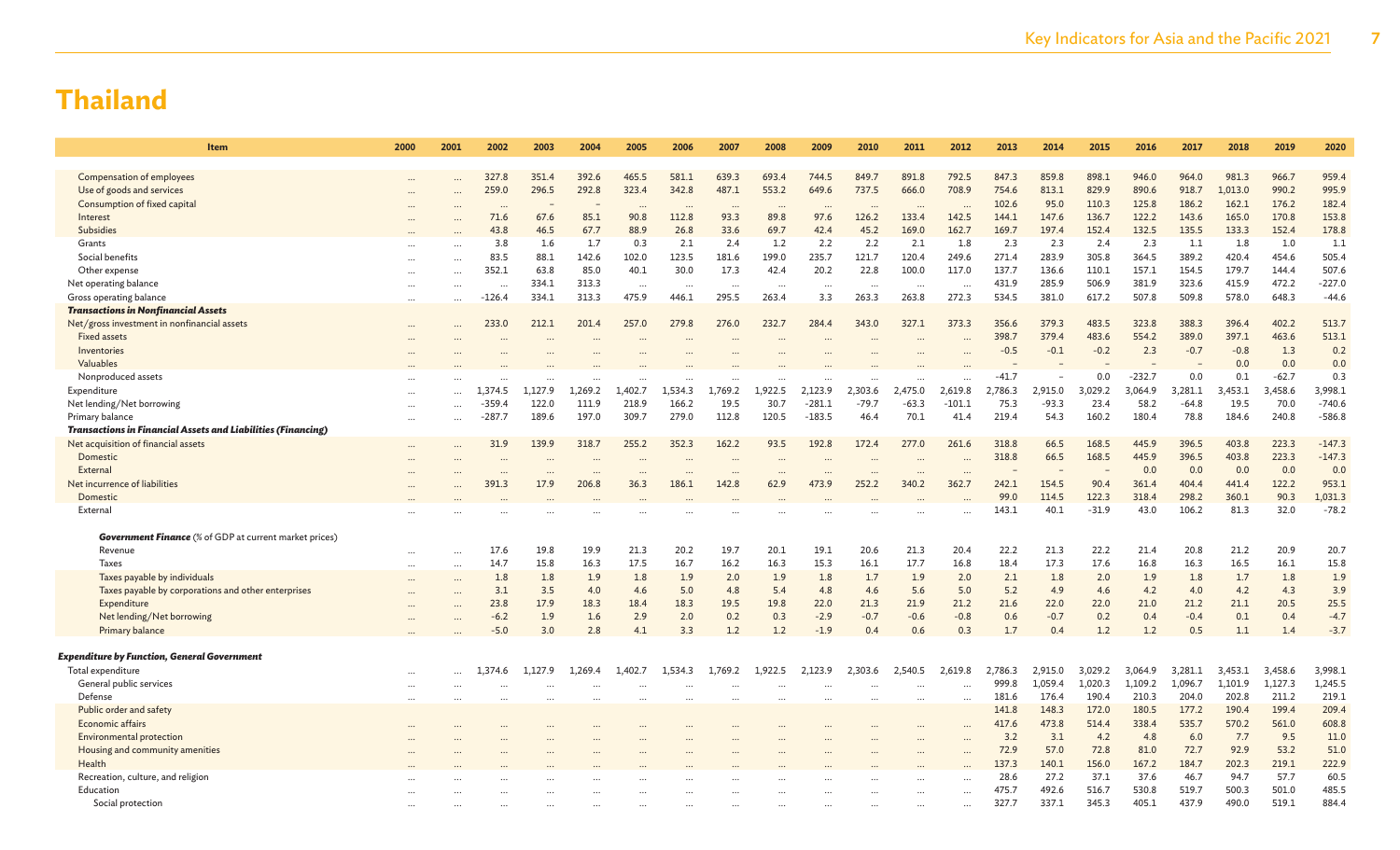| <b>Item</b>                                                            | 2000            | 2001            | 2002             | 2003             | 2004             | 2005             | 2006             | 2007             | 2008             | 2009             | 2010             | 2011             | 2012             | 2013             | 2014             | 2015             | 2016             | 2017             | 2018             | 2019             | 2020             |
|------------------------------------------------------------------------|-----------------|-----------------|------------------|------------------|------------------|------------------|------------------|------------------|------------------|------------------|------------------|------------------|------------------|------------------|------------------|------------------|------------------|------------------|------------------|------------------|------------------|
| <b>Expenditure by Function</b> (% of GDP at current market prices)     |                 |                 |                  |                  |                  |                  |                  |                  |                  |                  |                  |                  |                  |                  |                  |                  |                  |                  |                  |                  |                  |
| Education                                                              |                 |                 |                  |                  |                  |                  |                  |                  |                  |                  |                  |                  |                  | 3.7              | 3.7              | 3.8              | 3.6              | 3.4              | 3.1              | 3.0              | 3.1              |
| Health                                                                 |                 |                 |                  |                  |                  |                  |                  |                  |                  |                  |                  |                  |                  | 1.1              | 1.1              | 1.1              | 1.1              | 1.2              | 1.2              | 1.3              | 1.4              |
| Social protection                                                      |                 |                 |                  |                  |                  |                  |                  |                  |                  |                  |                  |                  |                  | 2.5              | 2.5              | 2.5              | 2.8              | 2.8              | 3.0              | 3.1              | 5.6              |
|                                                                        |                 |                 |                  |                  |                  |                  |                  |                  |                  |                  |                  |                  |                  |                  |                  |                  |                  |                  |                  |                  |                  |
| <b>EXTERNAL TRADE</b> calendar year (B billion)                        |                 |                 |                  |                  |                  |                  |                  |                  |                  |                  |                  |                  |                  |                  |                  |                  |                  |                  |                  |                  |                  |
| Exports, fob                                                           | 2.730.9         | 2,802.5         | 2.837.7          | 3.233.1          | 3.822.8          | 4,406.7          | 4.838.2          | 5,212.2          | 5.831.1          | 5,189.9          | 6.099.9          | 6.744.7          | 7.075.8          | 6.990.7          | 7.360.4          | 7.308.4          | 7.533.4          | 7.920.7          | 8,114.9          | 7.534.8*         | 7,091.1          |
| Imports, fob                                                           | 2.265.6         | 2.429.5         | 2.444.7          | 2.769.7          | 3.390.1          | 4.264.4          | 4.324.1          | 4.295.4          | 5.255.5          | 4.117.1          | 5.259.5          | 6.376.2          | 7.073.4          | 6.977.2          | 6.801.0          | 6.407.0          | 6.270.8          | 6.815.8          | 7.394.4          | 6,707.9*         | 5,841.8          |
| Trade balance                                                          | 465.4           | 373.0           | 393.0            | 463.4            | 432.7            | 142.2            | 514.1            | 916.8            | 575.5            | 1.072.8          | 840.4            | 368.5            | 2.4              | 13.5             | 559.4            | 901.3            | 1,262.5          | 1.104.9          | 720.4            | $826.9*$         | 1,249.4          |
| <b>External Trade</b> (% annual change)                                |                 |                 |                  |                  |                  |                  |                  |                  |                  |                  |                  |                  |                  |                  |                  |                  |                  |                  |                  |                  |                  |
| <b>Exports</b>                                                         | 27.0            | 2.6             | 1.3              | 13.9             | 18.2             | 15.3             | 9.8              | 7.7              | 11.9             | $-11.0$          | 17.5             | 10.6             | 4.9              | $-1.2$           | 5.3              | $-0.7$           | 3.1              | 5.1              | 2.5              | $-7.1*$          | $-5.9*$          |
| Imports                                                                | 39.7            | 7.2             | 0.6              | 13.3             | 22.4             | 25.8             | 1.4              | $-0.7$           | 22.4             | $-21.7$          | 27.7             | 21.2             | 10.9             | $-1.4$           | $-2.5$           | $-5.8$           | $-2.1$           | 8.7              | 8.5              | $-9.3$           | $-12.9*$         |
|                                                                        |                 |                 |                  |                  |                  |                  |                  |                  |                  |                  |                  |                  |                  |                  |                  |                  |                  |                  |                  |                  |                  |
| <b>Direction of Trade</b> calendar year (\$ million)<br>Exports, total | 68,963          | 65,113          | 68,850           | 80,322           | 96,218           | 110,162          | 130.561          | 153,856          | 175,894          | 151.901          | 193.361          | 220,212          | 227.355          | 224,437          | 224,695          | 210,685          | 213,762          | 235,925          | 250,607          | 245,370          | 229,100          |
| 1. United States                                                       | 14.706          | 13,246          | 13,522           | 13,669           | 15,492           | 16,950           | 19,626           | 19,449           | 20,096           | 16,630           | 20,243           | 21,585           | 22,646           | 22,587           | 23,643           | 23,682           | 24,334           | 26,519           | 27,809           | 31,289           | 34,065           |
| 2. China, People's Republic of                                         | 2,806           | 2,863           | 3,553            | 5,707            | 7,098            | 9,105            | 11,810           | 14,844           | 16,029           | 16,072           | 21,479           | 25,969           | 26,702           | 26,806           | 24,825           | 23,356           | 23,625           | 29,447           | 30,072           | 29,083           | 29,544           |
| 3. Japan                                                               | 10,164          | 9,964           | 10,000           | 11,395           | 13,452           | 14,979           | 16,492           | 18,122           | 19,879           | 15,669           | 20,317           | 23,613           | 23,299           | 21,875           | 21,479           | 19,743           | 20,353           | 22,023           | 24,740           | 24,470           | 22,686           |
| 4. Hong Kong, China                                                    | 3.474           | 3,298           | 3.699            | 4,331            | 4.924            | 6,123            | 7,214            | 8,695            | 9.950            | 9.449            | 11,257           | 11.827           | 13,041           | 12.982           | 12,481           | 11,650           | 11,402           | 12,277           | 12,434           | 11,697           | 11,187           |
| 5. Viet Nam                                                            | 838             | 797             | 947              | 1,267            | 1,873            | 2,348            | 3,094            | 3,803            | 4,968            | 4,666            | 5,846            | 6,986            | 6,443            | 7,065            | 7,801            | 8,765            | 9,357            | 11,561           | 12,858           | 12,081           | 11,073           |
| 6. Australia                                                           | 1,615           | 1,358           | 1,640            | 2,167            | 2,460            | 3,151            | 4,379            | 5,938            | 7,896            | 8,544            | 9,372            | 7,917            | 9,710            | 10,179           | 9,201            | 9,616            | 10,246           | 10,484           | 10,689           | 10,208           | 9,748            |
| 7. Malaysia                                                            | 2,813           | 2,722           | 2,835            | 3,887            | 5,295            | 5,781            | 6,656            | 7,820            | 9,781            | 7,640            | 10,569           | 12,265           | 12,351           | 12,803           | 12,631           | 10,027           | 9,564            | 10,323           | 11,553           | 10,334           | 8,669            |
| 8. Singapore                                                           | 5.997           | 5,287           | 5,554            | 5,873            | 7,009            | 7.641            | 8,411            | 9,610            | 9.999            | 7,552            | 9,003            | 11,301           | 10.763           | 11.056           | 10,338           | 8,614            | 8,183            | 8,275            | 9,227            | 8,862            | 9,415            |
| 9. Indonesia                                                           | 1,338           | 1,366           | 1,678            | 2,274            | 3,207            | 3,953            | 3,336            | 4,819            | 6,259            | 4,654            | 7,347            | 9,971            | 11,142           | 10,702           | 9,409            | 7,705            | 8,126            | 8,827            | 10,162           | 9,086            | 7,557            |
| 10. Philippines                                                        | 1,082           | 1,156           | 1,274            | 1,622            | 1,828            | 2,042            | 2,588            | 3,012            | 3,473            | 3,013            | 4,888            | 4,590            | 4,830            | 4,954            | 5,803            | 5,901            | 6,355            | 6,933            | 7,844            | 6,901            | 5,006            |
| Imports, total                                                         | 61,923          | 62,057          | 64,721           | 75,824           | 94,407           | 118,143          | 130,605          | 141,294          | 179,168          | 134,734          | 185,121          | 229,137          | 250,453          | 249,577          | 227,895          | 201,790          | 195,103          | 223,707          | 249,373          | 238,924          | 207,937          |
| 1. China, People's Republic of                                         | 3,377           | 3,711           | 4,928            | 6,067            | 8,182            | 11,153           | 13,801           | 16,381           | 20,149           | 17,162           | 24,526           | 30,553           | 37,327           | 37,595           | 38,528           | 40,902           | 42,247           | 44,701           | 50,158           | 50,865           | 50,212           |
| 2. Japan                                                               | 15,315          | 13,881          | 14.902           | 18,267           | 22,379           | 26,026           | 26,034           | 28,655           | 33,535           | 25,210           | 38,320           | 42,268           | 49,030           | 40,979           | 35,551           | 31.126           | 30.841           | 32,386           | 35,433           | 33,586           | 27,818           |
| 3. United States                                                       | 7,291           | 7,198           | 6,197            | 7,185            | 7,270            | 8,724            | 9,782            | 9,641            | 11,501           | 8,502            | 10,885           | 13,501           | 12,590           | 14,583           | 14,598           | 13,815           | 12,104           | 14,957           | 15,053           | 17,524           | 14,878           |
| 4. Malaysia                                                            | 3,344           | 3,078           | 3,640            | 4,540            | 5,549            | 8,092            | 8,599            | 8,702            | 9,726            | 8,642            | 10,857           | 12,352           | 13,190           | 13,238           | 12,760           | 11,872           | 10,847           | 11,703           | 13,306           | 12,915           | 10,271           |
| 5. Korea, Republic of                                                  | 2,165           | 2,121           | 2,527            | 2,919            | 3,590            | 3.888            | 5,198            | 5,338            | 6.857            | 5,461            | 8,167            | 9,234            | 9,058            | 9,043            | 8,560            | 7,013            | 7,323            | 8,081            | 8,922            | 8,761            | 7,697            |
| 6. Taipei, China                                                       | 2,895           | 2,599           | 2,905            | 3,229            | 3,977            | 4,501            | 5,175            | 5,788            | 6,217            | 4,835            | 6,898            | 7,519            | 8,262            | 7,572            | 7,545            | 7,502            | 7,157            | 8,227            | 8,679            | 8,174            | 8,269            |
| 7. Singapore                                                           | 3.416           | 2,854           | 2,904            | 3,270            | 4,153            | 5,375            | 5,760            | 6,342            | 7,104            | 5,761            | 6,368            | 7,803            | 7,883            | 8,180            | 7,894            | 7,141            | 6,546            | 7,972            | 7,723            | 7,667            | 7,557            |
| 8. United Arab Emirates                                                | 1.766           | 1,529           | 1,428            | 2,039            | 3,711            | 5,699            | 7,219            | 6,898            | 11,160           | 6,720            | 8,886            | 14,498           | 15,753           | 17,366           | 12,724           | 8,134            | 6,011            | 7,474            | 10,473           | 7,452            | 5,486            |
| 9. Indonesia<br>10. Germany                                            | 1,299<br>1,947  | 1,364<br>2,562  | 1,559<br>2,482   | 1,771<br>2,533   | 2,323<br>2,841   | 3,130<br>3,203   | 3,484<br>3,323   | 4,025<br>3,955   | 5,420<br>4,521   | 3,832<br>3,456   | 5,759<br>4,685   | 7,403<br>5,418   | 8,145<br>6,019   | 8,066<br>6,097   | 7,290<br>5,924   | 6,536<br>5,523   | 6,361<br>5,900   | 7,380<br>6,136   | 7,995<br>6,797   | 7,300<br>6,360   | 5,843<br>5,242   |
|                                                                        |                 |                 |                  |                  |                  |                  |                  |                  |                  |                  |                  |                  |                  |                  |                  |                  |                  |                  |                  |                  |                  |
| <b>BALANCE OF PAYMENTS</b> calendar year (\$ million)                  |                 |                 |                  |                  |                  |                  |                  |                  |                  |                  |                  |                  |                  |                  |                  |                  |                  |                  |                  |                  |                  |
| Current account balance                                                | 9,328           | 5,114           | 4,685            | 4,784            | 2,767            | $-7,642$         | 2,315            | 15,584           | 931              | 22,189           | 11,486           | 9,427            | $-4,899$         | $-8,833$         | 11,643           | 27,753           | 43,438           | 43,952           | 28,457           | 38,206           | 16,539           |
| Balance on goods                                                       | 5,466           | 2,494           | 2,739            | 3,759            | 1,460            | 3,402            | 13,670           | 26,640           | 17,348           | 31,202           | 26,678           | 12,186           | 30               | 40               | 17,216           | 26,116           | 35,776           | 32,581           | 22,388           | 26,725           | 39,820           |
| <b>Exports</b>                                                         | 67,889          | 63,070          | 66,092           | 78,105           | 94,941           | 109,362          | 127,941          | 151,258          | 175,233          | 151,764          | 192,903          | 221,399          | 227,655          | 227,455          | 226,638          | 213,364          | 213,488          | 233,688          | 251,108          | 242,701          | 226,716          |
| Imports                                                                | 62,423          | 60,576          | 63,353           | 74,346           | 93,481           | 105,960          | 114,272          | 124,618          | 157,885          | 120,562          | 166,225          | 209,213          | 227,625          | 227,416          | 209,422          | 187,248          | 177,711          | 201,107          | 228,720          | 215,976          | 186,896          |
| <b>Balance on services</b>                                             | 4,650           | 4,475           | 5,007            | 5,062            | 5,294            | $-6,873$         | $-8,002$         | $-7,957$         | $-12,897$        | $-4.225$         | $-6,993$         | $-4,553$         | 850              | 7,401            | 6,693            | 15,564           | 20,275           | 24,296           | 22,535           | 24,323           | $-15,143$        |
| Credit<br>Debit                                                        | 13,869<br>9,219 | 13,024<br>8,549 | 15,391<br>10,384 | 15,801<br>10,739 | 19,050<br>13,756 | 19,925<br>26,798 | 24,612<br>32,614 | 30,114<br>38,071 | 33.125<br>46,021 | 30,204<br>34,430 | 34,340<br>41,333 | 41.545<br>46,097 | 46.521<br>45,671 | 54,804<br>47,403 | 51,940<br>45,247 | 58,082<br>42,518 | 63.786<br>43,511 | 70,964<br>46,668 | 77,474<br>54,939 | 81,178<br>56,855 | 31,618<br>46,761 |
|                                                                        |                 |                 |                  |                  |                  |                  |                  |                  |                  |                  |                  |                  |                  |                  |                  |                  |                  |                  |                  |                  |                  |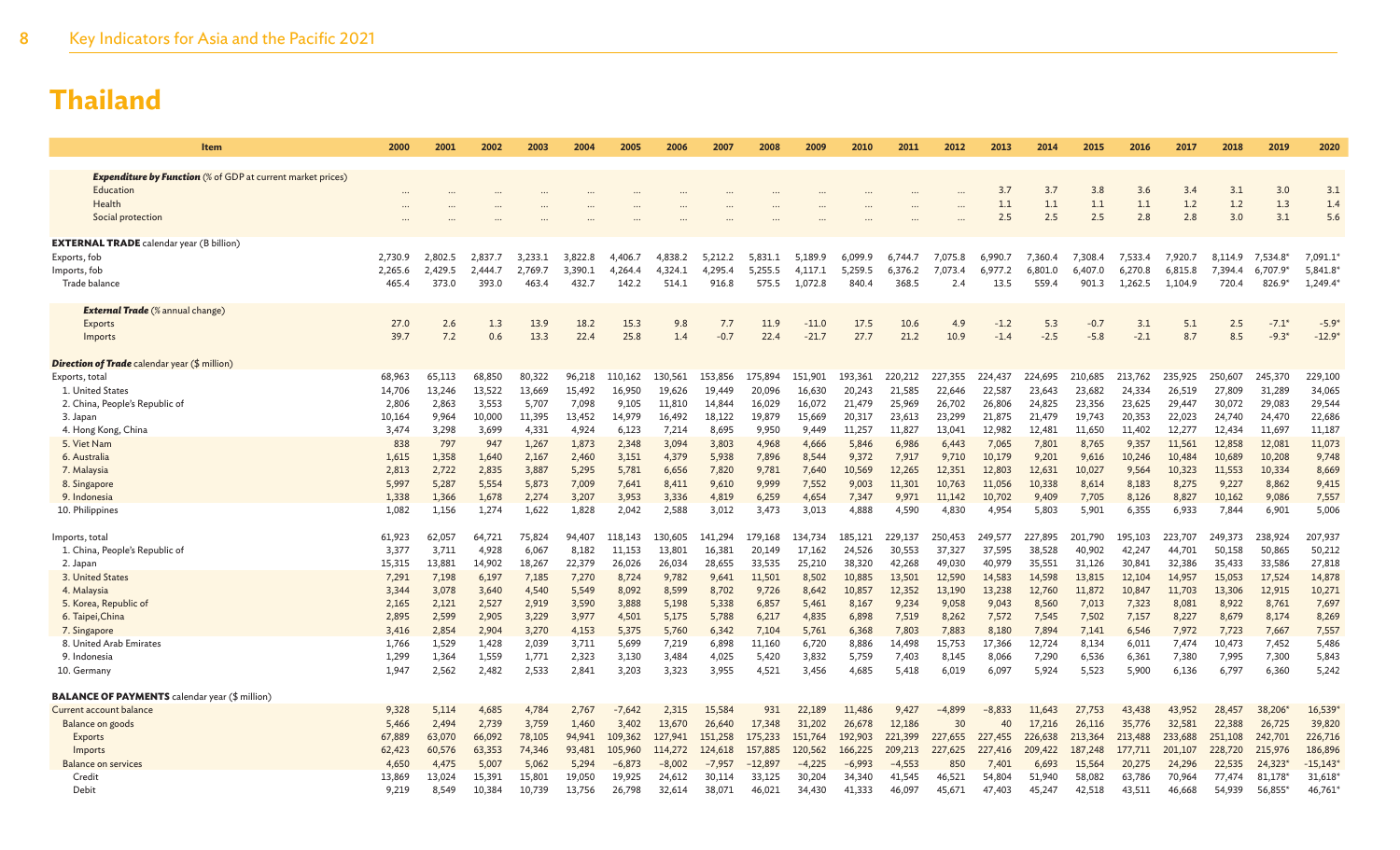| Item                                                           | 2000                 | 2001               | 2002              | 2003       | 2004               | 2005                 | 2006            | 2007              | 2008             | 2009             | 2010               | 2011        | 2012               | 2013                 | 2014                 | 2015                 | 2016             | 2017             | 2018           | 2019                   | 2020            |
|----------------------------------------------------------------|----------------------|--------------------|-------------------|------------|--------------------|----------------------|-----------------|-------------------|------------------|------------------|--------------------|-------------|--------------------|----------------------|----------------------|----------------------|------------------|------------------|----------------|------------------------|-----------------|
|                                                                |                      |                    |                   |            |                    |                      |                 |                   |                  |                  |                    |             |                    |                      |                      |                      |                  |                  |                |                        |                 |
| Balance on primary income                                      | $-1,373$             | $-2,454$           | $-3,664$          | $-4,978$   | $-6,121$           | $-8,371$             | $-8,046$        | $-8,693$          | $-10,194$        | $-9,927$         | $-14.314$          | $-9.140$    | $-18,241$          | $-26,901$            | $-20,994$            | $-20,622$            | $-19,427$        | $-20,462$        | $-24,477$      | $-20,021*$             | $-13,997$       |
| Credit                                                         | 4,234                | 3,919              | 3,419             | 3,152      | 3,247              | 2,453                | 3,333           | 5,599             | 4,988            | 4,334            | 5,663              | 6,645       | 8,057              | 6,530                | 7,359                | 4,896                | 6,463            | 8,529            | 8,673          | 11,179                 | 9,790           |
| Debit                                                          | 5.607                | 6.373              | 7,083             | 8.130      | 9.368              | 10,824               | 11.379          | 14,292            | 15,182           | 14.261           | 19,978             | 15,785      | 26,299             | 33,431               | 28,353               | 25.518               | 25,891           | 28,991           | 33,150         | 31,200                 | 23,787          |
| Balance on secondary income                                    | 585                  | 599                | 603               | 941        | 2,134              | 4,200                | 4,693           | 5,594             | 6,674            | 5,139            | 6,116              | 10,934      | 12,462             | 10,627               | 8,728                | 6,695                | 6,814            | 7,537            | 8,011          | 7,179                  | 5,858           |
| Credit                                                         | 951                  | 987                | 980               | 1,326      | 2,483              | 4,778                | 5,321           | 6,279             | 7,502            | 7,998            | 8,812              | 13,692      | 15,563             | 14,180               | 12,373               | 10,475               | 10,585           | 11,161           | 11,796         | 13,382                 | 10,900          |
| Debit                                                          | 366                  | 388                | 377               | 385        | 349                | 578                  | 628             | 686               | 828              | 2,859            | 2,696              | 2,758       | 3,101              | 3,554                | 3,645                | 3,780                | 3,771            | 3,624            | 3,784          | $6,203*$               | 5,042           |
| Capital account                                                |                      |                    | $\cdots$          | $\cdots$   | $\cdots$           |                      |                 |                   |                  | 68               | 245                | $-41$       | 234                | 281                  | 100                  | $\Omega$             | 13               | $-141$           | $-611$         | $4^*$                  | $-*$            |
| Credit                                                         | $\ddots$             |                    |                   | $\ddots$   |                    | $\ddot{\phantom{a}}$ |                 |                   |                  | 68               | 245                | $-41$       | 234                | 281                  | 100                  |                      | 13               |                  |                | $4^*$<br>$\rightarrow$ | $-*$<br>$-*$    |
| Debit                                                          |                      |                    |                   | $\cdots$   |                    |                      |                 |                   | $\ddots$         |                  |                    |             |                    |                      |                      |                      |                  | 141              | 611            |                        |                 |
| Financial account                                              | $-10.261$            | $-3,474$           | $-1,845$          | $-4.759$   | 3,628              | 7,857                | 7,389           | $-183$            | 17,289           | 1,386            | 23,573             | $-8,269$    | 12,790             | $-2,488$             | 15,955               | $-16,799$            | $-20,195$        | 10,507           | $-13,204$      | $-15,656*$             | $-7,404$        |
| Direct investment                                              | 3,371                | 4,631              | 3,164             | 4,614      | 5,786              | 7,664                | 7,877           | 7,087             | 6,222            | 415              | 6,615              | $-4,702$    | $-1,362$           | 3,814                | $-766$               | 3,937                | $-9,906$         | $-5,932$         | $-4,182$       | $-5,328*$              | $-23,302$       |
| Portfolio investment                                           | $-712$               | $-881$             | $-1,606$          | $-73$      | 3,071              | 6,494                | 4,912           | $-3,910$          | 159              | -429             | 4,870              | 6,163       | 3,398              | $-4,766$             | $-12,013$            | $-16,508$            | $-2,798$         | $-2,152$         | $-5,864$       | $-8,644*$              | $-12,429$       |
| <b>Financial derivatives</b>                                   |                      |                    |                   |            |                    | $-529$               | $-894$          | $-179$            | $-174$           | 174              | 130                | $-610$      | 539                | $-341$               | 966                  | 903                  | 303              | 118              | 134            | 822*                   | $-11$<br>28,337 |
| Other investmentn<br>Net errors and omissions                  | $-12,920$<br>$-684$  | $-7,224$<br>$-323$ | $-3,403$<br>1,394 | $-9,300$   | $-5,229$<br>$-660$ | $-5,772$<br>5,207    | $-4,507$        | $-3,181$<br>1,702 | 11,082           | 1,226            | 11,957             | $-9,120$    | 10,214<br>$-2,860$ | $-1,195$<br>5,991    | $-4,141$             | $-5,131$<br>$-5,095$ | $-7,794$         | $-2,541$         | $-3,292$       | $-2,507$               |                 |
| Overall balance                                                |                      |                    |                   | 118<br>143 | 5,735              |                      | 3,038<br>12,742 | 17,102            | 6,473            | 484              | $-3,979$<br>31,324 | 97<br>1,214 |                    |                      | 3,001                |                      | $-10,412$        | $-7,348$         | $-7,342$       | $-8,971'$              | 9,219<br>18,353 |
| Reserves and related items                                     | $-1,617$<br>$-1.617$ | 1,317<br>1,317     | 4,234<br>4,234    | 143        | 5.735              | 5,422<br>5.422       | 12,742          | 17,102            | 24,693<br>24.693 | 24,127<br>24.127 | 31.324             | 1.214       | 5,265<br>5.265     | $-5,049$<br>$-5,049$ | $-1,210$<br>$-1,210$ | 5,859<br>5.859       | 12,845<br>12,845 | 25,957<br>25,957 | 7,266<br>7,266 | 13,583<br>13,583       | 18,353          |
| International investment position                              | $-58.883$            | $-50,702$          | $-44,517$         | $-54.579$  | -50,966            | $-53,835$            | $-55,153$       | $-55,069$         | $-13,417$        | $-4.678$         | $-41,869$          | $-41,112$   | $-81.073$          | $-69,645$            | $-97,279$            | $-42.727$            | $-33,115$        | $-30,612$        | $-5,784$       | 1,636                  | 54,979          |
|                                                                |                      |                    |                   |            |                    |                      |                 |                   |                  |                  |                    |             |                    |                      |                      |                      |                  |                  |                |                        |                 |
| <b>Balance of Payments</b> (% of GDP at current market prices) |                      |                    |                   |            |                    |                      |                 |                   |                  |                  |                    |             |                    |                      |                      |                      |                  |                  |                |                        |                 |
| Exports                                                        | 53.7                 | 52.4               | 49.2              | 51.3       | 54.9               | 57.8                 | 57.7            | 57.5              | 60.1             | 53.9             | 56.6               | 59.7        | 57.3               | 54.1                 | 55.6                 | 53.2                 | 51.6             | 51.2             | 49.6           | 44.6                   | 45.2            |
| Imports                                                        | 49.4                 | 50.4               | 47.2              | 48.8       | 54.1               | 56.0                 | 51.5            | 47.4              | 54.2             | 42.8             | 48.7               | 56.4        | 57.3               | 54.1                 | 51.4                 | 46.7                 | 43.0             | 44.1             | 45.1           | 39.7                   | 37.2            |
| Balance on goods                                               | 4.3                  | 2.1                | 2.0               | 2.5        | 0.8                | 1.8                  | 6.2             | 10.1              | 6.0              | 11.1             | 7.8                | 3.3         | 0.0                | 0.0                  | 4.2                  | 6.5                  | 8.7              | 7.1              | 4.4            | 4.9                    | 7.9             |
| Current account balance                                        | 7.4                  | 4.3                | 3.5               | 3.1        | 1.6                | $-4.0$               | 1.0             | 5.9               | 0.3              | 7.9              | 3.4                | 2.5         | $-1.2$             | $-2.1$               | 2.9                  | 6.9                  | 10.5             | 9.6              | 5.6            | $7.0*$                 | 3.3'            |
| Overall balance                                                | $-1.3$               | 1.1                | 3.2               | 0.1        | 3.3                | 2.9                  | 5.7             | 6.5               | 8.5              | 8.6              | 9.2                | 0.3         | 1.3                | $-1.2$               | $-0.3$               | 1.5                  | 3.1              | 5.7              | 1.4            | $2.5*$                 | $3.7*$          |
|                                                                |                      |                    |                   |            |                    |                      |                 |                   |                  |                  |                    |             |                    |                      |                      |                      |                  |                  |                |                        |                 |
| <b>INTERNATIONAL RESERVES</b> as of end of period (\$ million) |                      |                    |                   |            |                    |                      |                 |                   |                  |                  |                    |             |                    |                      |                      |                      |                  |                  |                |                        |                 |
| Total                                                          | 32.661               | 33,041             | 38.915            | 42,148     | 49,831             | 52,065               | 66,985          | 87,455            | 111.008          | 138,418          | 172,129            | 175.124     | 181.609            | 167,289              | 157.108              | 156.514              | 171.853          | 202.562          | 205,641        | 224,322                | 258,128         |
| Gold, national valuation                                       | 645                  | 686                | 869               | 1,071      | 1,167              | 1,374                | 1,693           | 2,234             | 2,347            | 2,935            | 4,599              | 7,735       | 8,282              | 5,961                | 5,854                | 5,248                | 5,696            | 6,442            | 6,345          | 7,505                  | 9,385           |
| Foreign exchange                                               | 31,933               | 32.350             | 38,042            | 40,965     | 48,498             | 50,502               | 65,147          | 85,110            | 108,317          | 133,599          | 165,656            | 165,200     | 171,106            | 159,022              | 149,064              | 149,291              | 164,148          | 194,048          | 197,031        | 214,573                | 246,034         |
| Reserve position in the IMF                                    | $\Omega$             |                    | C                 | 111        | 165                | 188                  | 143             | 111               | 213              | 361              | 377                | 695         | 725                | 806                  | 777                  | 624                  | 698              | 681              | 900            | 877                    | 1,284           |
| <b>SDRs</b>                                                    | 83                   |                    |                   | $\Omega$   |                    |                      |                 | $\Omega$          | 131              | 1,523            | 1,497              | 1.494       | 1,497              | 1,500                | 1,412                | 1,351                | 1,311            | 1,392            | 1,366          | 1,367                  | 1,426           |
| <b>EXCHANGE RATES (B-\$)</b>                                   |                      |                    |                   |            |                    |                      |                 |                   |                  |                  |                    |             |                    |                      |                      |                      |                  |                  |                |                        |                 |
| End of period                                                  | 43.27                | 44.22              | 43.15             | 39.59      | 39.06              | 41.03                | 36.05           | 33.72             | 34.90            | 33.32            | 30.15              | 31.69       | 30.63              | 32.81                | 32.96                | 36.09                | 35.83            | 32.68            | 32.45          | 30.15                  | 30.04           |
| Average of period                                              | 40.11                | 44.43              | 42.96             | 41.48      | 40.22              | 40.22                | 37.88           | 34.52             | 33.31            | 34.29            | 31.69              | 30.49       | 31.08              | 30.73                | 32.48                | 34.25                | 35.30            | 33.94            | 32.31          | 31.05                  | 31.29           |
|                                                                |                      |                    |                   |            |                    |                      |                 |                   |                  |                  |                    |             |                    |                      |                      |                      |                  |                  |                |                        |                 |
| <b>EXTERNAL INDEBTEDNESS</b> as of end of year (\$ million)    |                      |                    |                   |            |                    |                      |                 |                   |                  |                  |                    |             |                    |                      |                      |                      |                  |                  |                |                        |                 |
| Total debt outstanding and disbursed                           | 79,830               | 67.297             | 62,922            | 58,453     | 58,417             | 58,467               | 62,493          | 62,779            | 66,619           | 80,824           | 106,358            | 115,440     | 148,244            | 151,676              | 146,057              | 132,209              | 139,244          | 161,654          | 172,498        | 180,230                | $\cdots$        |
| Long-term debt                                                 | 61,778               | 52,286             | 50,497            | 47,371     | 46,797             | 42,332               | 44,554          | 44,350            | 46,033           | 46,019           | 54,207             | 66,662      | 88,572             | 88,285               | 88,603               | 78,289               | 83,477           | 91,551           | 107,763        | 118,939                | $\cdots$        |
| Public and publicly guaranteed                                 | 29,462               | 26,218             | 22,534            | 17,712     | 14.911             | 12,602               | 10,687          | 8,941             | 9,859            | 10.668           | 15,929             | 20,456      | 26,542             | 25,827               | 25,228               | 22,420               | 23.192           | 29,544           | 35,901         | 39,497                 | $\cdots$        |
| Private nonguaranteed                                          | 32,316               | 26,069             | 27,963            | 29,660     | 31,887             | 29,730               | 33,867          | 35,410            | 36,174           | 35,351           | 38,278             | 46,206      | 62,030             | 62,459               | 63,375               | 55,869               | 60,285           | 62,007           | 71,862         | 79,442                 | $\cdots$        |
| Short-term debt                                                | 14,880               | 13.223             | 11.919            | 10,956     | 11,488             | 16,014               | 17,812          | 18,295            | 20,455           | 33,284           | 50,657             | 47,288      | 58,181             | 61,896               | 56,048               | 52,576               | 54,462           | 68,721           | 63,385         | 59,949                 | $\cdots$        |
| Use of IMF credit                                              | 3,172                | 1,787              | 506               | 126        | 131                | 121                  | 127             | 134               | 130              | 1,521            | 1,494              | 1,490       | 1,491              | 1,494                | 1,406                | 1,345                | 1,304            | 1,382            | 1,349          | 1,342                  |                 |
|                                                                |                      |                    |                   |            |                    |                      |                 |                   |                  |                  |                    |             |                    |                      |                      |                      |                  |                  |                |                        |                 |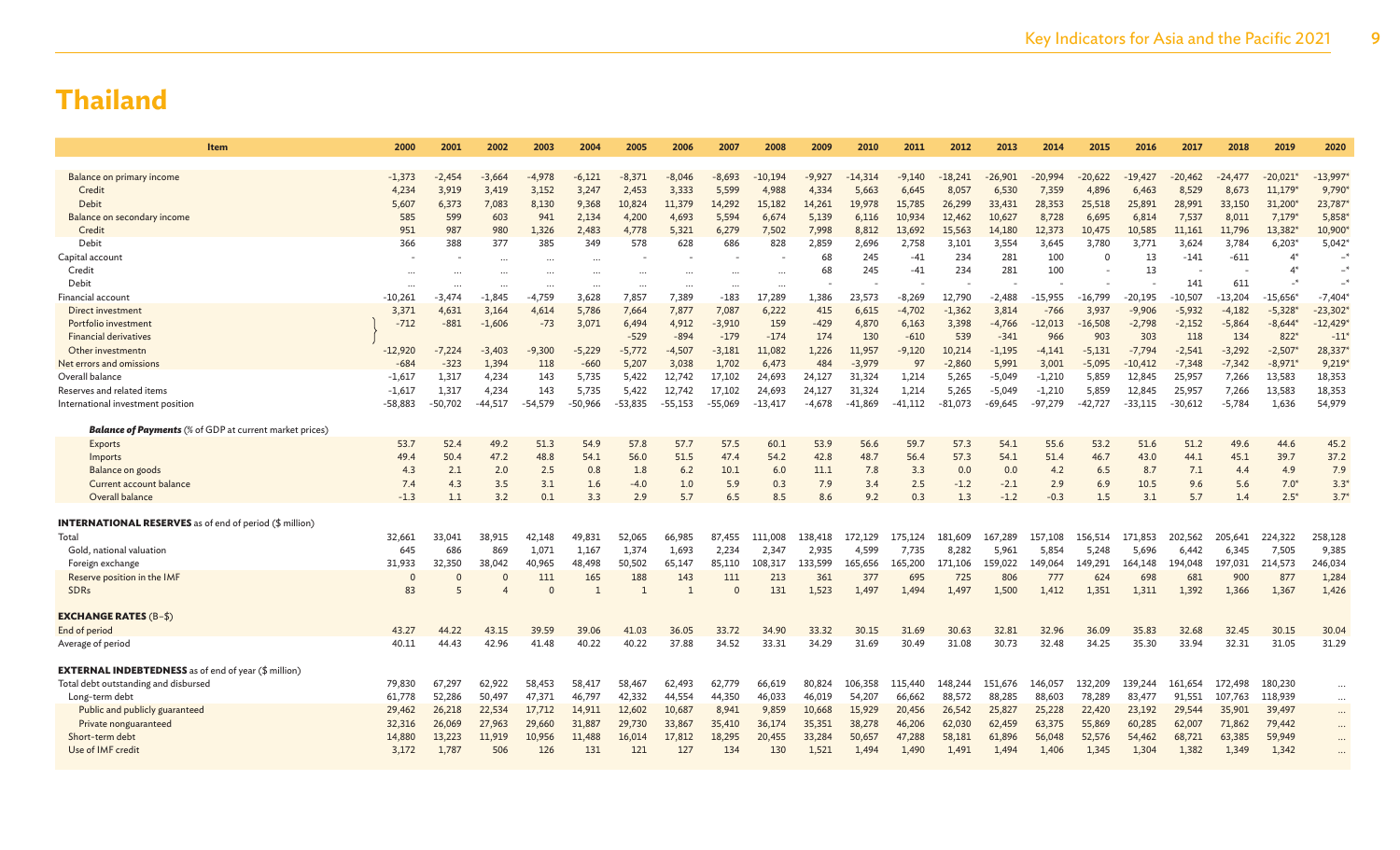| Item                                                   | 2000  | 2001   | 2002   | 2003   | 2004   | 2005   | 2006   | 2007   | 2008   | 2009   | 2010  | 2011  | 2012   | 2013                     | 2014                     | 2015   | 2016   | 2017   | 2018   | 2019   | 2020      |
|--------------------------------------------------------|-------|--------|--------|--------|--------|--------|--------|--------|--------|--------|-------|-------|--------|--------------------------|--------------------------|--------|--------|--------|--------|--------|-----------|
|                                                        |       |        |        |        |        |        |        |        |        |        |       |       |        |                          |                          |        |        |        |        |        |           |
| External debt (% of GNI)                               | 64.4  | 57.6   | 48.6   | 40.0   | 35.3   | 32.3   | 29.3   | 24.7   | 23.7   | 29.7   | 32.5  | 31.9  | 39.1   | 38.5                     | 37.8                     | 34.7   | 35.3   | 37.1   | 35.8   | 34.4   | $\cdots$  |
| Total long-term debt (% of total debt)                 | 77.4  | 77.7   | 80.3   | 81.0   | 80.1   | 72.4   | 71.3   | 70.6   | 69.1   | 56.9   | 51.0  | 57.7  | 59.7   | 58.2                     | 60.7                     | 59.2   | 60.0   | 56.6   | 62.5   | 66.0   | $\cdots$  |
| Short-term debt (% of total debt)                      | 18.6  | 19.6   | 18.9   | 18.7   | 19.7   | 27.4   | 28.5   | 29.1   | 30.7   | 41.2   | 47.6  | 41.0  | 39.2   | 40.8                     | 38.4                     | 39.8   | 39.1   | 42.5   | 36.7   | 33.3   | $\cdots$  |
| Debt service (% of exports of goods and services)      | 16.3  | 25.4   | 23.2   | 15.5   | 11.0   | 13.7   | 9.4    | 11.8   | 8.0    | 6.8    | 4.7   | 3.9   | 5.4    | 4.8                      | 9.0                      | 6.7    | 5.1    | 4.8    | 5.5    | 8.0    | $\cdots$  |
|                                                        |       |        |        |        |        |        |        |        |        |        |       |       |        |                          |                          |        |        |        |        |        |           |
| Debt service transactions during the year (\$ million) |       |        |        |        |        |        |        |        |        |        |       |       |        |                          |                          |        |        |        |        |        |           |
| Principal repayments on long-term debt                 | 8,961 | 15,720 | 15,811 | 12,559 | 11,213 | 16.464 | 12.794 | 20,333 | 15,417 | 11,313 | 9,386 | 8,815 | 13,316 | 12,660                   | 24,236                   | 17,304 | 12,332 | 13,452 | 16,891 | 24,660 | 13,813    |
| Interest on long-term debt                             | 3,777 | 2,617  | 2,099  | 1,729  | 1.284  | 1,074  | 1,093  | 883    | 1,092  | 1,086  | 1,076 | 1,176 | 1,354  | 686                      | 793                      | 786    | 1,531  | 819    | 1,163  | 1,606  | 2,576     |
| Interest on short-term debt                            | 905   | 562    | 419    | 382    | 384    | 503    | 761    | 789    | 470    | 321    | 499   | 486   | 666    | 616                      | 563                      | 520    | 520    | 637    | 575    | 563    | $\ddotsc$ |
|                                                        |       |        |        |        |        |        |        |        |        |        |       |       |        |                          |                          |        |        |        |        |        |           |
| Average terms of new commitments                       |       |        |        |        |        |        |        |        |        |        |       |       |        |                          |                          |        |        |        |        |        |           |
| Interest rate (% per annum)                            | 1.5   | 2.1    | 2.2    | 1.9    | 1.7    | 3.3    | 5.4    | 2.0    |        |        | 1.9   | 1.9   | 1.9    | $\overline{\phantom{0}}$ |                          | 4.0    | 0.9    | 2.0    | 2.0    | 2.1    | $\cdots$  |
| Maturity (years)                                       | 29.0  | 6.9    | 24.9   | 6.6    | 3.0    | 13.6   | 5.8    | 17.2   | 15.5   | 21.3   | 19.3  | 19.7  | 20.1   | $\overline{\phantom{0}}$ | $\overline{\phantom{0}}$ | 19.9   | 16.0   | 19.7   | 19.3   | 18.7   | $\cdots$  |
| Grace period (years)                                   | 6.8   | 3.6    | 4.6    | 3.6    | 3.0    | 9.1    | 2.2    | 5.2    | 11.4   | 13.7   | 17.3  | 19.0  | 18.5   | $\overline{\phantom{0}}$ | $\overline{\phantom{0}}$ | 5.9    | 9.6    | 19.7   | 19.1   | 18.7   | $\cdots$  |
| Grant element (%)                                      | 36.6  | 12.5   | 23.6   | 13.0   | 9.0    | 10.5   | $-1.6$ | 24.5   | 30.3   | 37.3   | 35.7  | 36.6  | 37.2   |                          | $\overline{\phantom{0}}$ | 8.7    | 35.0   | 36.6   | 35.7   | 34.5   | $\cdots$  |
|                                                        |       |        |        |        |        |        |        |        |        |        |       |       |        |                          |                          |        |        |        |        |        |           |

... = data not available; | = marks break in series; 0 or 0.0 = magnitude is less than half of unit employed; - = magnitude equals zero; \* = provisional, preliminary, estimate; \$ = United States dollars; B = baht; fob = fr

GDP = gross domestic product; GNI = gross national income; IMF = International Monetary Fund; km<sup>2</sup> = square kilometer; kWh = kilowatt-hour; L = liter; NPISHs = nonprofit institutions serving households; scf = standard cub

a For 2010 onward, data include non-Thai citizens who are listed in the civil registration.

b Labor force refers to the population aged 15 years and older, and includes the seasonally inactive labor force. Data refer to the average of the four labor force survey rounds. Prior to 2011, the survey used the classification suitable to Thailand's industries based on the International Standard Industrial Classification. From 2011 onward, the labor force survey used the third revision of the Thailand Standard

c For 2000–2007, data on transportation and storage and information and communication are consolidated under transportation and communication.

- d Refers to hotels and restaurants.
- e Includes all industries other than those named, and is derived as residual.
- f Includes mining and quarrying; manufacturing; electricity, gas, steam, and air-conditioning supply; water supply; and sewerage, waste management, and remediation activities.
- g Includes construction.
- h Chain volume series are not additive. Thus, the sum of the components will not add up to the total.
- i Includes NPISHs.
- j From July 2010, premium gasoline was no longer available in Thailand. For 2010 onward, data pertain to Gasohol 95.
- k Includes miscellaneous goods and services.
- l For 2001, actual range of rates was 2.25%–2.50%.
- m For 2001, actual range of rates was 2.75%–3.00%.
- n For 2000–2004, includes financial derivatives.

#### **Sources:**

| Population               | Government of Thailand, National Economic and Social Development Council. Official communication, 24 March 2021; past communication. |
|--------------------------|--------------------------------------------------------------------------------------------------------------------------------------|
| Labor Force              | Government of Thailand, National Statistical Office. Official communication, 24 March 2021; past communication.                      |
| <b>National Accounts</b> | Government of Thailand, National Economic and Social Development Council. Official communication, 24 March 2021; past communication. |
| Production Index         | Bank of Thailand (BOT). Official communication, 24 March 2021; past communication.                                                   |
| Energy                   | Government of Thailand, Ministry of Energy. Official communication, 24 March 2021; past communication.                               |
| Price Indexes            | BOT. Official communication, 24 March 2021; past communication.                                                                      |